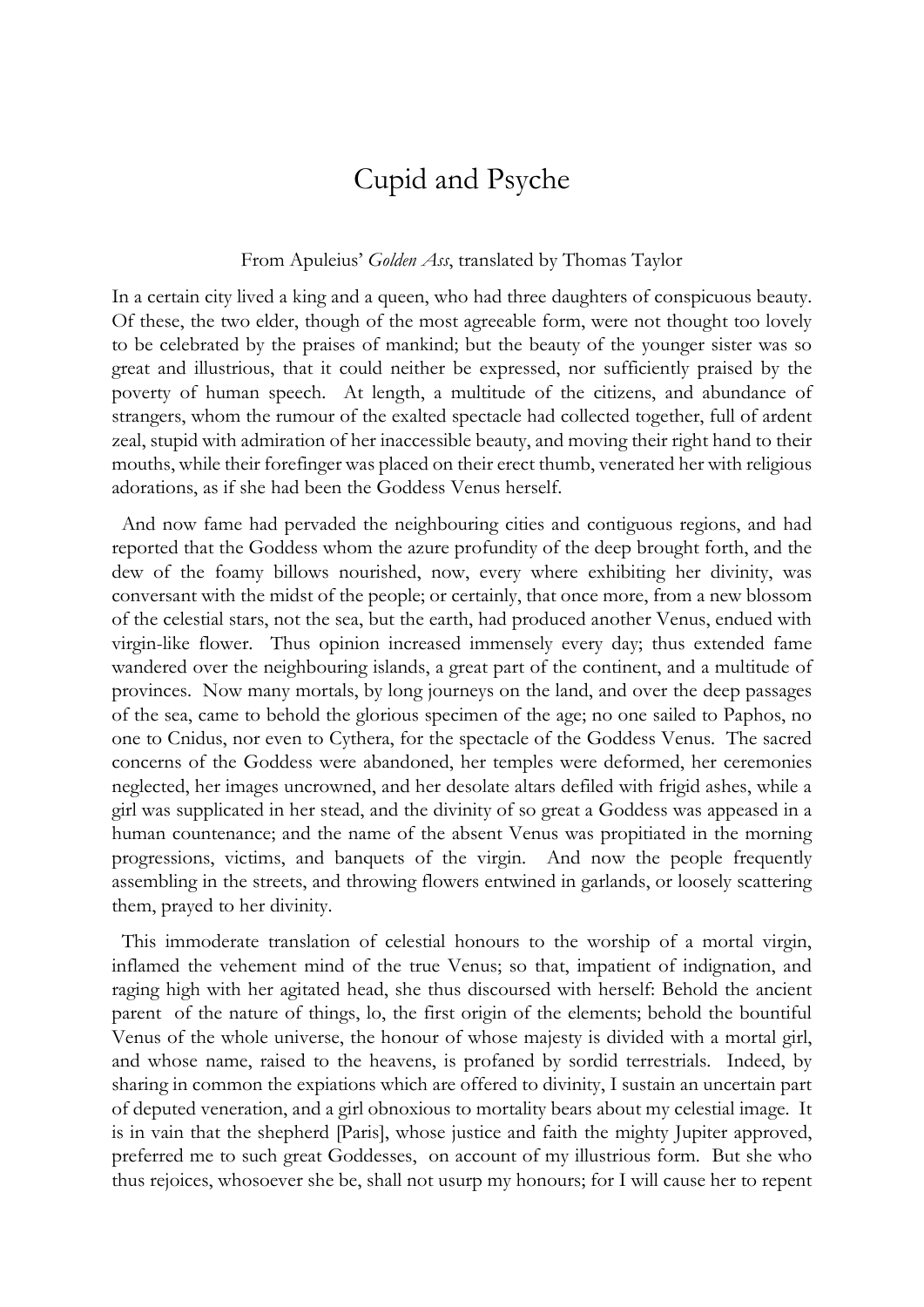of her illicit beauty. And immediately she calls her son; that winged and sufficiently rash youth, who, with his depraved manners contemning public discipline, armed with flames and arrows, running through other men's houses by night, and corrupting the matrimony of all, commits such mighty wickedness with impunity, and effects nothing useful and good.

 Him, though haughty by genuine license, she stimulates by her words: she brings him to the city, and openly shews him Psyche, (for this was the name of the girl,) and having told him the whole tale concerning the emulation of her beauty, groaning and raging with indignation, "I beseech thee," says she, "by the leagues of maternal love, by the sweet wounds of thy arrow, by the mellifluous burnings of that flame, to afford thy parent full revenge, through your reverence of me, and severely punish that rebellious beauty. Above all, willingly effect this one thing, that the virgin may be detained by the most ardent love of the lowest of mankind, whom fortune has deprived of his dignity, patrimony, and safety; and so infirm that he may not find his equal in misery throughout the world." Having thus spoke, and for a long time, and closely embraced her son with ardent kisses, she sought the neighbouring margin of the refluent shore, and, with rosy feet, trod on the topmost dew of the vibrating waves.

 Behold, now the water of the profound sea was appeased from its vertex, and the marine train which she just began to wish, appeared without delay, as if she had previously commanded its attendance. The daughters of Nereus were present, singing chorus; and Portunus, rough with his cerulean beard, and Salacia, heavy with her fishy bosom, small Palæmon, the charioteer of a dolphin, the company of Tritons, every where furrowing the sea; and while this softly blows his sounding shell, that, with a silken covering, resists the unfriendly ardour of the sun, another carries a mirror before the eyes of his mistress, and others swim under the two-yoked car. Such was the train which attended Venus, proceeding to the ocean.

 In the meantime, Psyche perceived no advantage to herself from her admirable beauty; she was seen by all, and praised by all; yet no one, neither kings nor nobles, nor any one of the common people, approached as a suitor for her possession in marriage. They admired, indeed, her divine form, but they all admired it as an image artificially polished. Some time prior to this, her two sisters, whose moderate beauty had not been celebrated by mankind, having been married to suitor kings, now obtained happy nuptials; but the virgin Psyche, sitting desolate at home, lamented her deserted solitude, sick in her body and wounded in her soul; and, though pleasing to all nations, she hates her beauty in herself. But the most miserable father of the most unfortunate daughter, suspecting the celestial hatred, and fearing the wrath of the Gods, questioned the most ancient oracle of the Milesian God [Apollo], and sought of so great a divinity, by prayers and victims, nuptials and a husband for the sorrowful virgin. Apollo, therefore, though a Grecian and Ionian, on account of the builder of Milesia, gave the following oracle, in Latin verse:

On some high mountain's craggy summit place The virgin, deck'd for deadly nuptial rites; Nor hope a son-in-law of mortal race, But a dire mischief, viperous and fierce;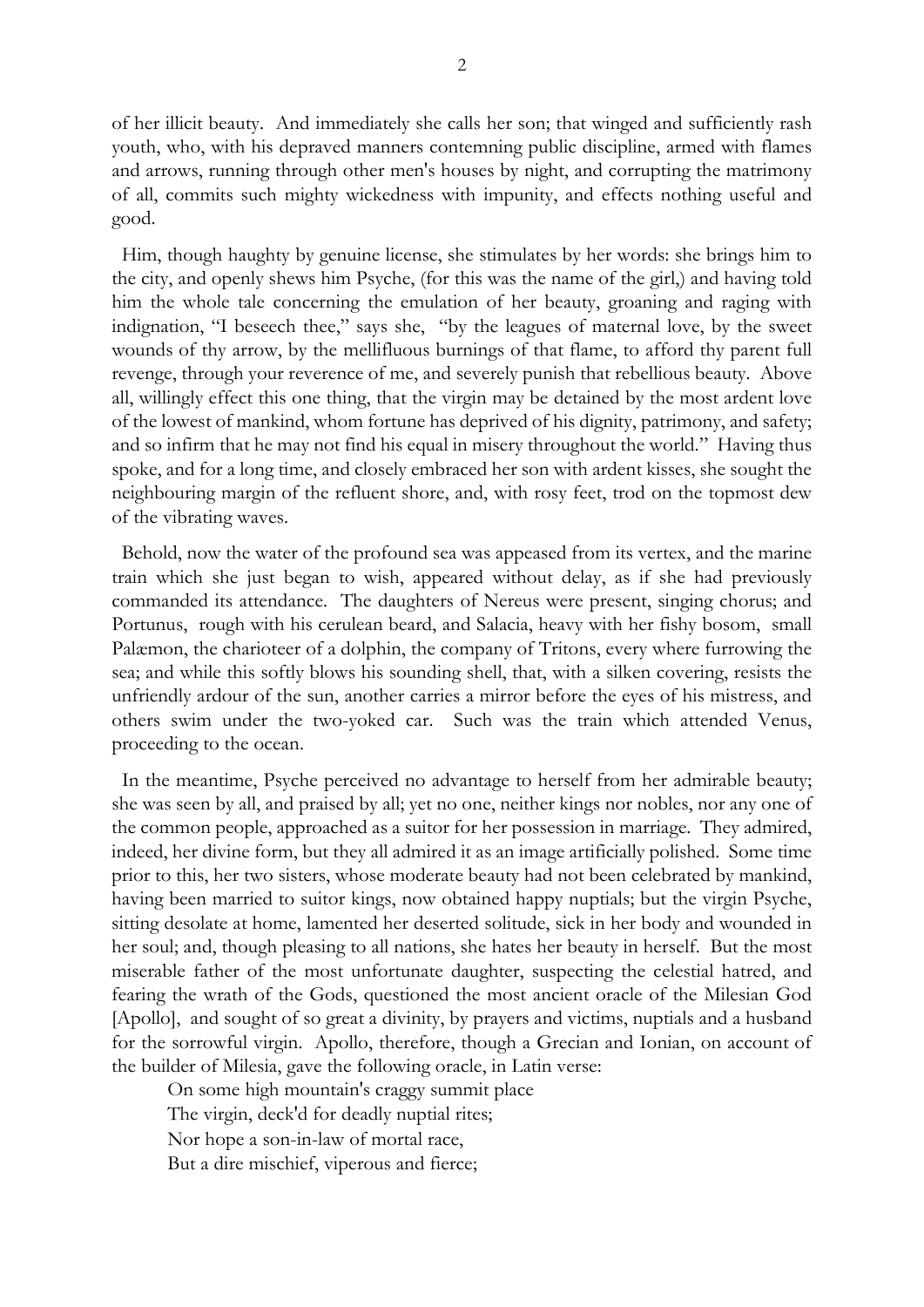Who flies through æther, and with fire and sword Tires and debilitates whate'er exists, Terrific to the powers that reign on high. E'en mighty Jove the wing'd destroyer dreads, And streams and Stygian shades abhor the pest.

 The king, whose days, till then, had been crowned with felicity, on hearing this sacred oracle, returned slowly home, oppressed with sorrow, and disclosed to his wife the mandates of unpropitious fate. Many days were passed, on this occasion, in grief, weeping, and lamentation. But the cruel injunctions of the dire oracle now require to be accomplished. Now preparations were made for the deadly nuptials of the most miserable virgin; now the nuptial was changed into a funeral torch, and the sound of the Zygian [or conjugal] pipe into the querulous Lydian measure. The joyful hymeneal song closed with mournful howling, and the wretched bride wiped away her tears with her own nuptial veil. The whole city likewise lamented the sad destiny of the royal house, and public mourning was immediately proclaimed on the occasion.

 The necessity, however, of complying with the celestial mandates, importunately urged the miserable Psyche to her destined punishment. The solemnities, therefore, of the mournful marriage being accomplished with extreme sorrow, the living funeral takes place, followed by all the people, and the weeping Psyche attends not her nuptials, but her obsequies. However, while her sorrowful parents, who were overwhelmed with such a mighty evil, endeavoured to delay the execution of the nefarious sentence, she herself exhorted them to a compliance, in the following words: "Why do you torture your unhappy old age with long-continued weeping? Why do you waste your spirits, which, indeed, are more mine than yours, with such frequent groans? Why do you deform your countenances, which in my sight are so venerable, with unavailing tears? Why do you lacerate my eyes in your own? Why thus do you tear your hoary hairs? Why thus beat your venerable breasts? These must be the rewards which you are to receive of my surpassing beauty, the truth of which having suffered a deadly blow from villainous envy, you, too late, perceive. Alas! then should you have wept and lamented, then bewailed me as one lost, when the people and nations celebrated me with divine honours, and when, with one voice, they called me a new Venus. I now perceive, I now clearly see, that I perish through the name of Venus alone. Lead me away, and place me on the rock to which I am destined by the oracle; I am in haste to accomplish these happy nuptials; I am in haste to see this my noble husband. Why do I delay? Why do I avoid his approach, who is born for the destruction of the whole world?"

 The virgin, having thus spoke, was silent, and, with undaunted steps, mingled herself with the splendid procession of the people that followed her. They advance to the destined rock of a lofty mountain, on the summit of which, having left the royal maid alone, with the nuptial torches extinguished with their tears, they returned home, with dejected heads and desponding hearts. And her miserable parents, indeed, sinking under the weight of such a mighty calamity, shut up the gates of their palace, hid themselves in darkness, and abandoned themselves to a perpetual night. But the mild gales of the gently-blowing Zephyr gradually raised Psyche, as she stood, trembling and weeping, on the summit of the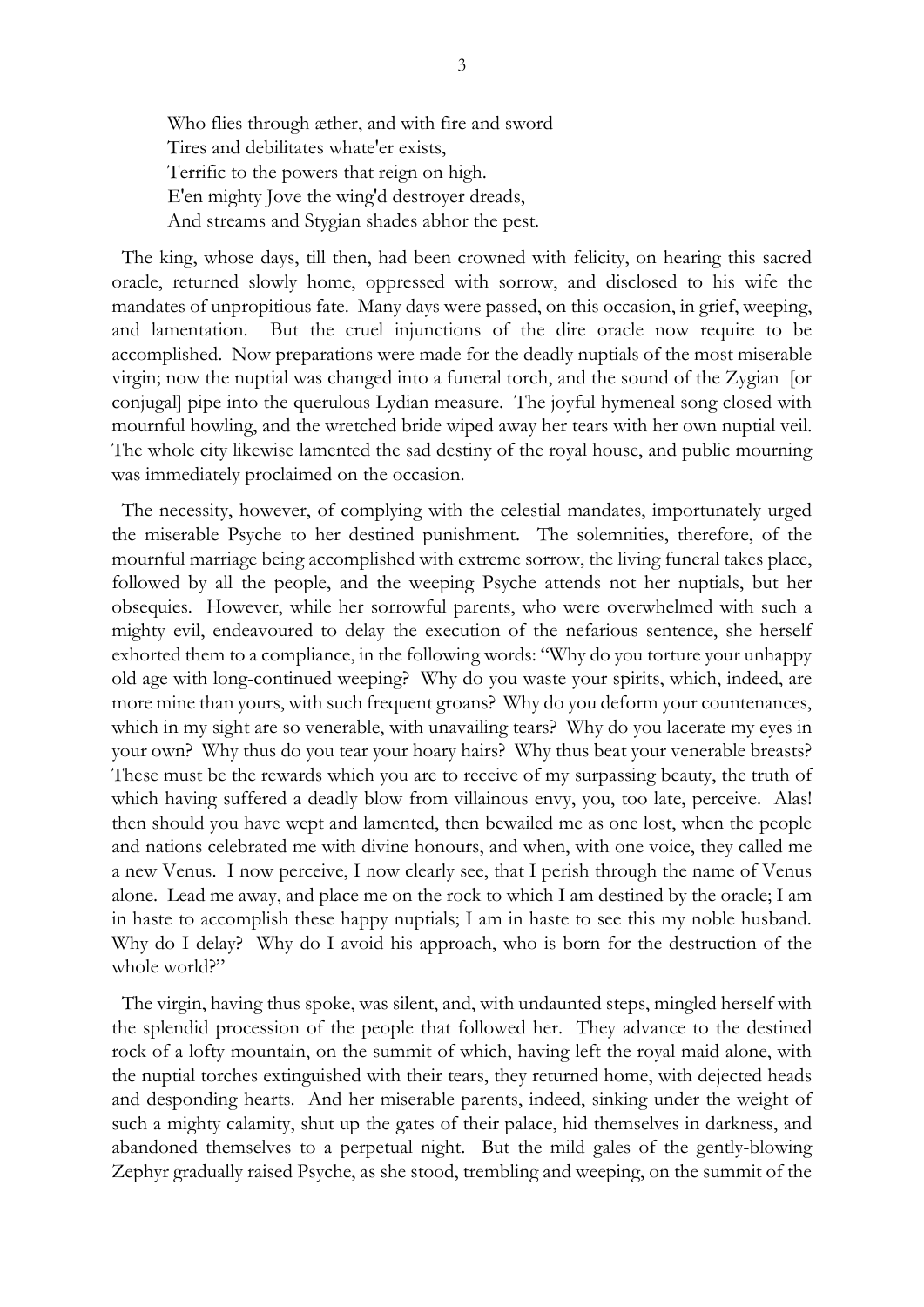rock, her garments through the tranquil breath of the God, orbicularly expanding, and bearing her through the hollows of a valley, at the bottom of the mountain, softly reclined her on the bosom of a flowery turf.

 Psyche, therefore, agreeably reclining in the flowery valley, on a bed of dewy grass, the mighty perturbation of her mind being appeased, enjoyed delightful repose. And, being now sufficiently refreshed with sleep, she rose with a more composed mind, and saw a grove, thick planted with vast and lofty trees, and a fountain in the middle of the grove, gently falling with glassy water. Near the lapse of the fountain there was a royal house, which was not raised by human, but by divine hands and art. You might know, from the very entrance of the palace, that you beheld the splendid and pleasant residence of a God. For the lofty ceilings, which were curiously arched with citron-wood and ivory, were supported by golden pillars; and all the walls were ornamented, in every part, with silver carving, beasts of various kinds presenting themselves to the view, in the vestibule of the palace. Wonderful was the man, indeed, and endued with prodigious skill; or, rather, it was some demigod or God, who fashioned the silver carving with such exquisite subtility of art.

 But the very pavement itself consisted of small shells, admirably decorated with pictures of various kinds. Blessed, thrice blessed, are those who tread on gems and bracelets! The other parts, too, of this wide-extended and regularly disposed palace were precious, beyond all price; and the walls being every where strengthened with bars of gold, were so refulgent with their own splendour, that, even in the absence of the sun, they made for the palace a day of its own; so bright were the bed-chambers, the porches, and the folding doors. The furniture, too, was answerable to the majesty of this abode; so that it might very properly be considered as a celestial palace, built by mighty Jupiter, for his correspondence with mankind.

 Psyche, invited by the delightful aspect of the place, approached to it, and, assuming a little more confidence, entered within the threshold of the place. Presently after, being allured by the charms of the beautiful vision, every thing she surveyed filled her with admiration: and, in the more elevated part of the house, she beheld a magnificent repository, in which immense riches were contained. Indeed, there is not any thing in this universe with which this place is not replete. But amidst the admiration which such prodigious wealth excited, this was particularly wonderful, that this treasury of the whole world was not secured by any bars, or doors, or guards.

 Here, while the eyes of Psyche were ravished with delight, a voice, denudated of its body, thus addressed her: "And why, my mistress," it said, "are you astonished at such vast riches? All these are yours. Betake yourself, therefore, to your bedchamber, and refresh your wearied limbs on the bed, and, when you think proper, repair to the bath; for we, whose voices you now hear, are your servants, who will diligently administer to all your commands, and, while we wait on your person, prepare royal banquets for your repast."

 Psyche perceived the goodness of divine providence, and, complying with the admonitions of the incorporeal voices, first refreshed herself with sleep, and afterwards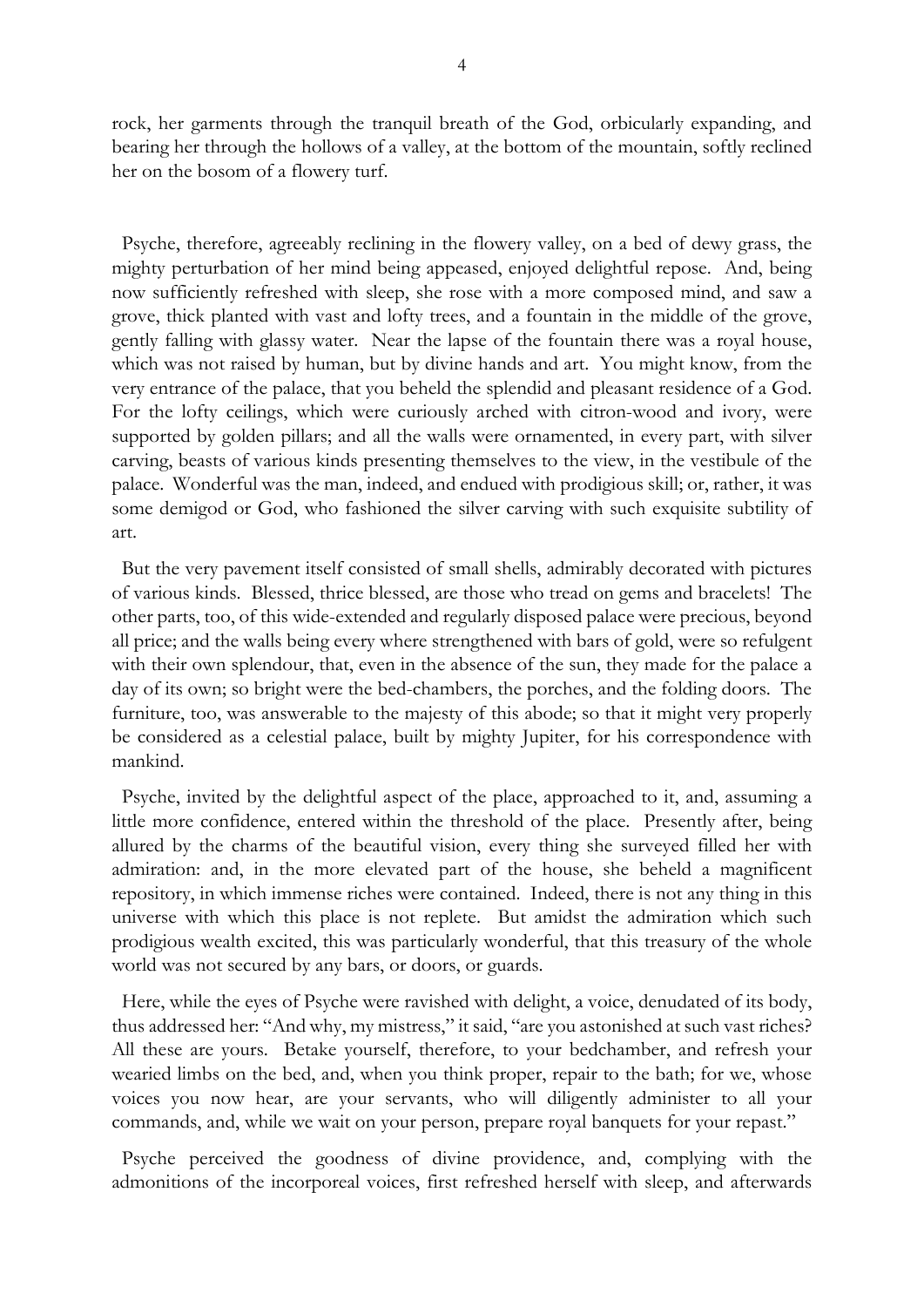with the bath. Immediately, too, perceiving, in an adjacent semicircular building, near an elevated seat, every apparatus requisite for supper, she willingly reclined herself, considering this place as accommodated to her refreshment; and, instantly, nectareous wines, and numerous dishes of various kinds of food, were served in, without any visible attendants, by the mere impulse of a certain spirit; Psyche, at the same time, perceiving no one, but alone hearing certain words, and having voices alone for her servants. After the table was furnished with this splendid banquet, a certain person entered, and sang, without being seen; at the same time an invisible musician played on the harp; and, last of all, her ears were ravished with a full chorus, from an invisible band.

 After these pleasures were finished, the evening now persuading to repose, Psyche retired to her bed; and when the night was far advanced, a certain gentle sound approached her ears. Then, fearing for her virginity, on account of the profound solitude of the place, she trembles, and is filled with horror, and dreads that which she is ignorant beyond any calamity. And now her unknown husband approached, ascended the bed, made her his wife, and hastily left her before the rising of the morning light. Immediately the attendant voices, who were the ministers of the bedchamber, took care of every thing necessary on the occasion. This course was continued for a long time; the novelty, by its constant repetition (as it was natural it should), became at last delightful; and the sound of the uncertain voices was the solace of her solitude.

 In the meantime, the parents of Psyche grew old in unwearied sorrow and lamentation; and the report of her destiny becoming more widely extended, her elder sisters came to know all the particulars respecting it, and immediately, being overwhelmed with sorrow, hastened to the presence of their afflicted parents. On that very night, the husband of Psyche thus addressed her (for the hands and the ears were the only media of their present communication): "Most charming Psyche, and dear wife, more cruel fortune now threatens thee with a deadly danger; which, I think, ought to be guarded against with the utmost attention. For now your sisters, who are disturbed through the belief of your death, in consequence of endeavouring to discover the place of your abode, will soon arrive at the rock on which you were lately exposed. If you should chance to hear any of their lamentations, neither make them any reply, nor even turn your eyes towards them; for, by doing otherwise, you will be the cause of the greatest grief to me, and of extreme destruction to yourself."

 Psyche assented, and promised that she would act agreeably to her husband's desire. But as soon as he, together with the night, were fled, the most miserable Psyche consumed the whole day in tears and lamentations, exclaiming that she was now entirely lost, since, securely confined in a blessed prison, she was deprived of human conversation, and not permitted to give salutary assistance to her sorrowing sisters, nor even so much as to see them. Neither refreshing herself, therefore, with the bath, nor with food, but weeping abundantly, she retired to rest. But her husband coming more early than usual, and embracing her weeping, thus expostulated with her: "Is this, my Psyche, what you promised me? What can I, your husband, now expect from you? What can I now hope for, since, neither by day nor by night, nor even in the midst of our conjugal embraces, you cease to be tormented with grief? But come, act now as you please, and comply with the pernicious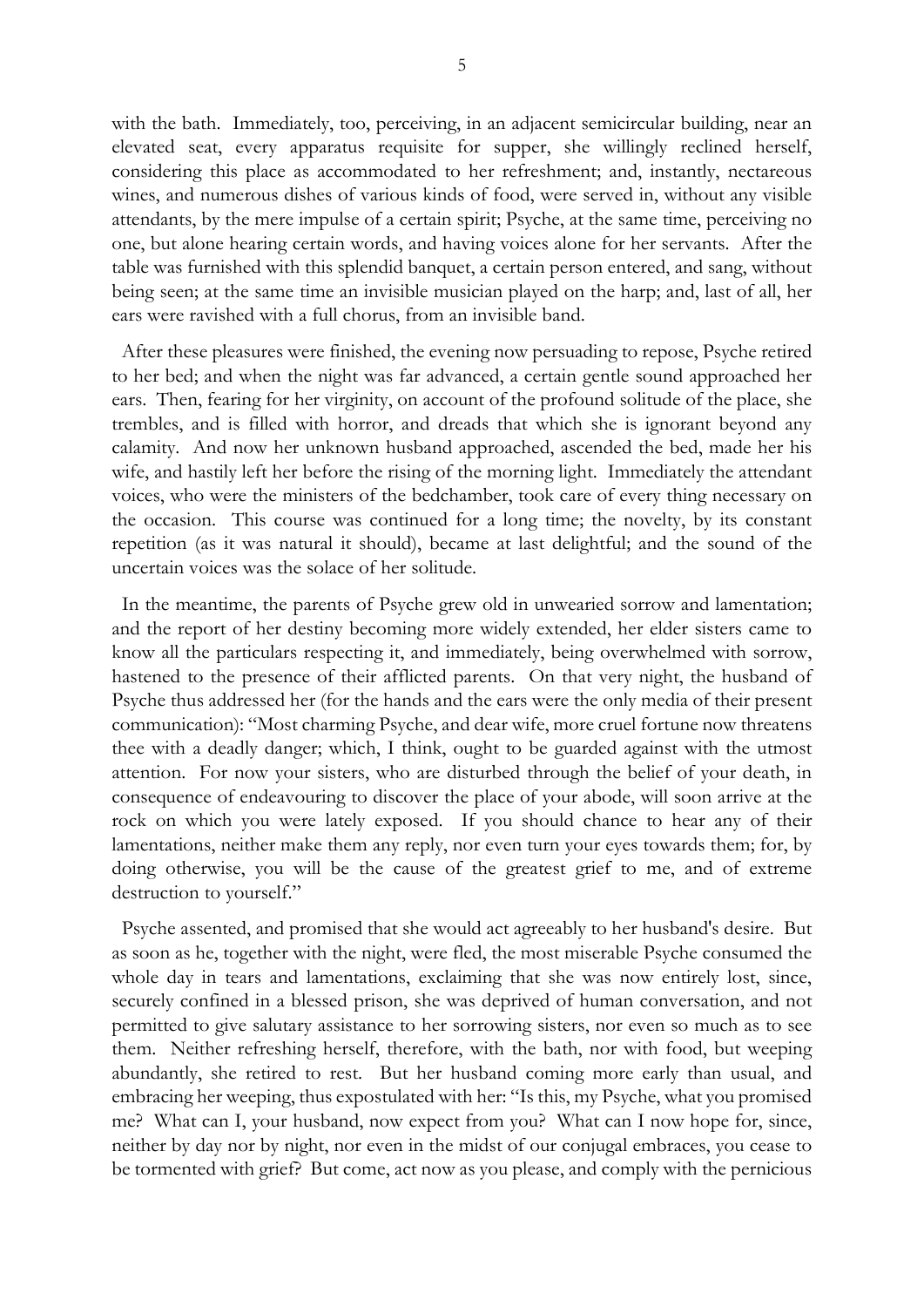desires of your soul. However, when you begin too late to repent of your folly, call to mind my serious admonitions."

 Psyche after this had recourse to prayers, and, while she threatens that she shall die if her request is denied, extorts from her husband permission to see her sisters, to assuage their grief and enjoy their conversation. Thus he pardoned the entreaties of his new wife, and permitted her, besides, to present her sisters with as much gold and as many jewels as she pleased; but he again and repeatedly admonished her, with the utmost earnestness, not to be persuaded, by their pernicious advice, to inquire concerning the form of her husband; nor by a sacrilegious curiosity hurl herself, from such an exalted fortune, and by this means deprive herself of his embraces.

 She thanked her husband for his indulgence, and becoming in consequence of it more joyful; "But," says she, "may I suffer death an hundred times rather than be deprived of thy most pleasing embraces; for I love thee most vehemently, thee, whoever thou art, even as I love my own soul, nor would I compare thee to Cupid himself. But this also I beseech you, grant to my prayers, that your servant Zephyr may convey my sorrowful sisters in the same manner in which he brought me hither." Then, pressing his lips with persuasive kisses, murmuring alluring words, and fondly folding him in her arms, she thus addressed him, in soothing accents: "My dear husband, sweet soul of thy Psyche, be not averse to my request." The husband, vanquished by the power of Venus, reluctantly gave his consent, and promised that all things should be accomplished according to her desire; and afterwards, in consequence of the approach of morning, vanished from the arms of his wife.

 But the sisters, having inquired the way, arrived in haste at the lofty rock on which Psyche was left abandoned, and there wept and beat their breasts, till the rocks resounded with their repeated lamentations. And now they called on their miserable sister, by her proper name, till the spreading sound of their mournful voices, gliding down the declivities of the mountain, reached the ears of Psyche, who, distracted and trembling, ran out of her palace, and thus addressed them: "Why do you in vain afflict yourself with miserable lamentations? I, whom you deplore, am now present; cease, therefore, your complaints, and at length dry up those tears which you have so long shed for my loss, since you may now embrace her whom you have so vehemently mourned."

 Then, calling Zephyr, she acquaints him with her husband's commands, who, entirely obedient to the mandate of Cupid, brought them, borne on the most gentle gales, in safety to Psyche. Now they embrace and are embraced, and mingle their mutual caresses with frequent and hasty kisses; and the joy of finding her alive, after they had considered her as dead, soon put a period to their lamentations and tears. "But come," said Psyche, "enter with me into my house, and recreate your afflicted mind with your Psyche." Having thus spoken, she led them into her golden palace, brought their ears acquainted with the populous family of voices that were subservient to her commands, and sumptuously refreshed them in a most beautiful bath, and with the delicacies of her immortal table. But as soon as her sisters were satiated with this affluence of celestial riches, they began to nourish envy profoundly in their hearts: and, at last, one of them, with a very particular and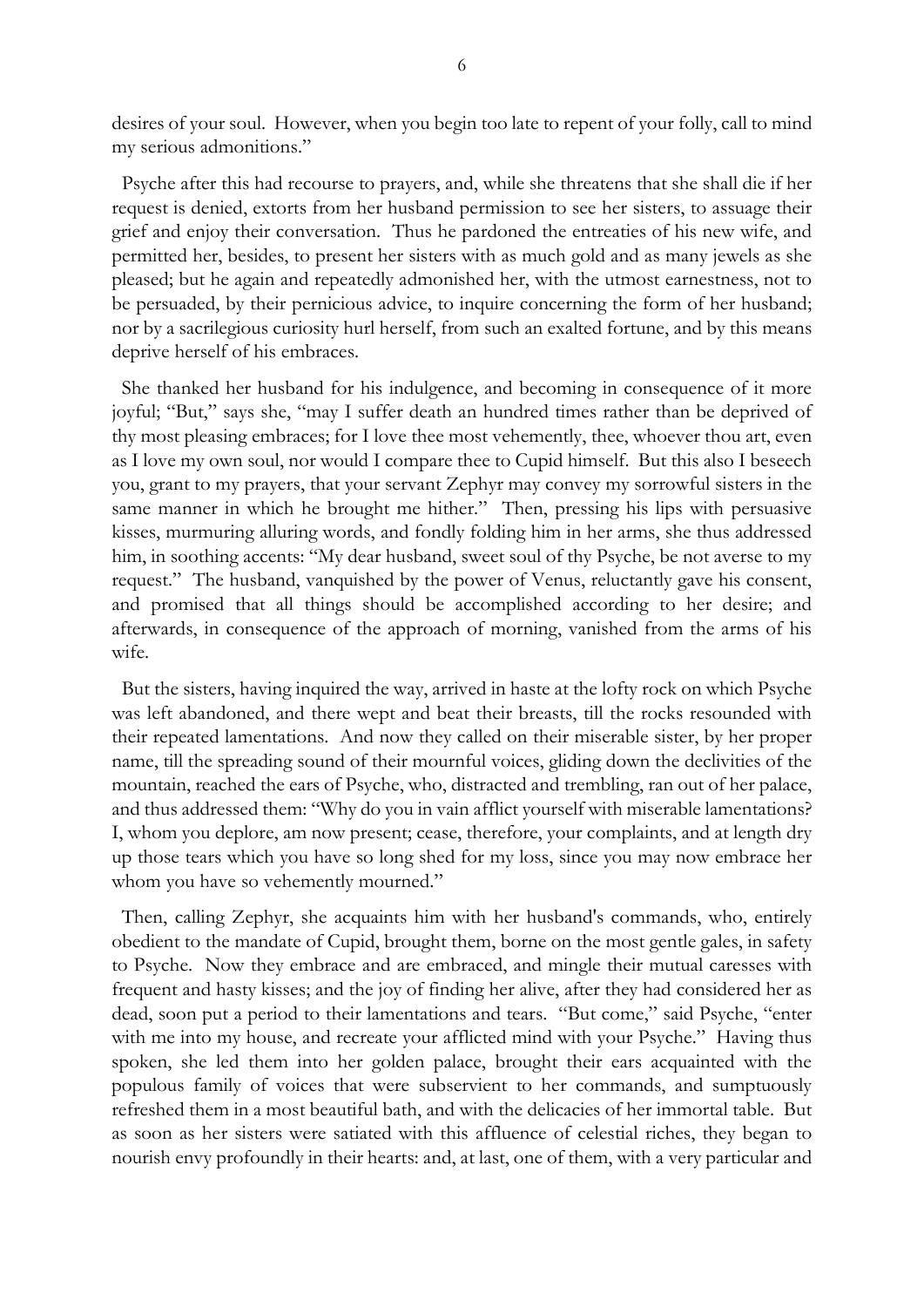curious importunity, inquired who was the master of these celestial possessions? And who, and what sort of a person her husband was?

 Psyche, however, by no means violated her husband's injunctions, or suffered them to depart from the secret recesses of her bosom; but, devising an answer adapted to the occasion, told them that he was a beautiful youth, whose cheeks were yet only shadowed with down, and that he was, for the most part, occupied in rural employments, and in hunting on the mountains. And lest, by any slip in the course of her conversation, she should betray the secret advice, having loaded them with rich presents of gold and jewels, she called Zephyr, and ordered him to carry them to the lofty rock. This being immediately accomplished, these admirable sisters, as they were returning home, burning with the rancour of increasing envy, discoursed much with each other, and at last one of them thus began: "Do but take notice how blind, cruel, and unjust, fortune has proved! Were you, my sister, pleased to find that we, though born of the same parents, should maintain such a different rank in life? We, who are elder, are delivered over to be servants to husbands, in a foreign country, far exiled from our native land and parents; but this youngest sister, the offspring of exhausted vigour, is raised to the enjoyment of this prodigious affluence, and of a God for her husband, though she does not know how to use, in a proper manner, such an abundance of good. You saw, sister, what a prodigious quantity of bracelets the house contained, what a number of shining garments, what bright gems, and what heaps of gold she treads upon in every part of the palace. If to all this she possesses a husband so beautiful as she asserts him to be, no one in the universe can live a happier life than herself. Indeed, it may happen, through long-continued association, and corroborated affection, that her husband, who is a God, may at length make her a Goddess. By Hercules, it must be so, for she already conducts herself in a lofty manner; and the woman certainly breathes the Goddess, who has voices for her servants, and commands even the winds themselves. But I, miserable creature, am, in the first place, tied to a husband more aged than my father; and, in the next place, to one who is balder than a gourd, and shorter than a pygmy, and who secures every part of his house with bolts and chains."

 "But I," replied the other sister, "am destined to endure a husband, whose body is distorted with an articular disease; and though on this account he seldom rewards my pains with conjugal embraces, yet I am forced to spend a great part of my time in rubbing his distorted fingers, which are almost hardened into stone, with fetid fomentations, defiling these delicate hands with nasty rags and stinking poultices; thus acting the part of a surgeon, more than that of a wife. You, indeed, my sister, seem to bear all this with a patient or rather servile soul, (for I will speak what I think, without restraint,) but, for my own part, I can no longer endure that such a blessed destiny should have fallen to one who does not deserve it. For only recollect in what a proud and arrogant manner she behaved towards us. By her boasting and immoderate ostentation, she betrayed the haughtiness of her swelling mind; of her immense riches gave us but a very trifling part; and immediately after, being weary of our company, ordered us to be turned out of doors, and to be puffed and hissed away. But I am not a woman, nor do I breathe, if I do not hurl her headlong from such mighty possessions. And if our contumely affects you as it ought, let us both join, in vigorous consultation, how we may accomplish this design. In order to this, let us neither acquaint our parents, nor any one else, with our intention, nor inform them that we know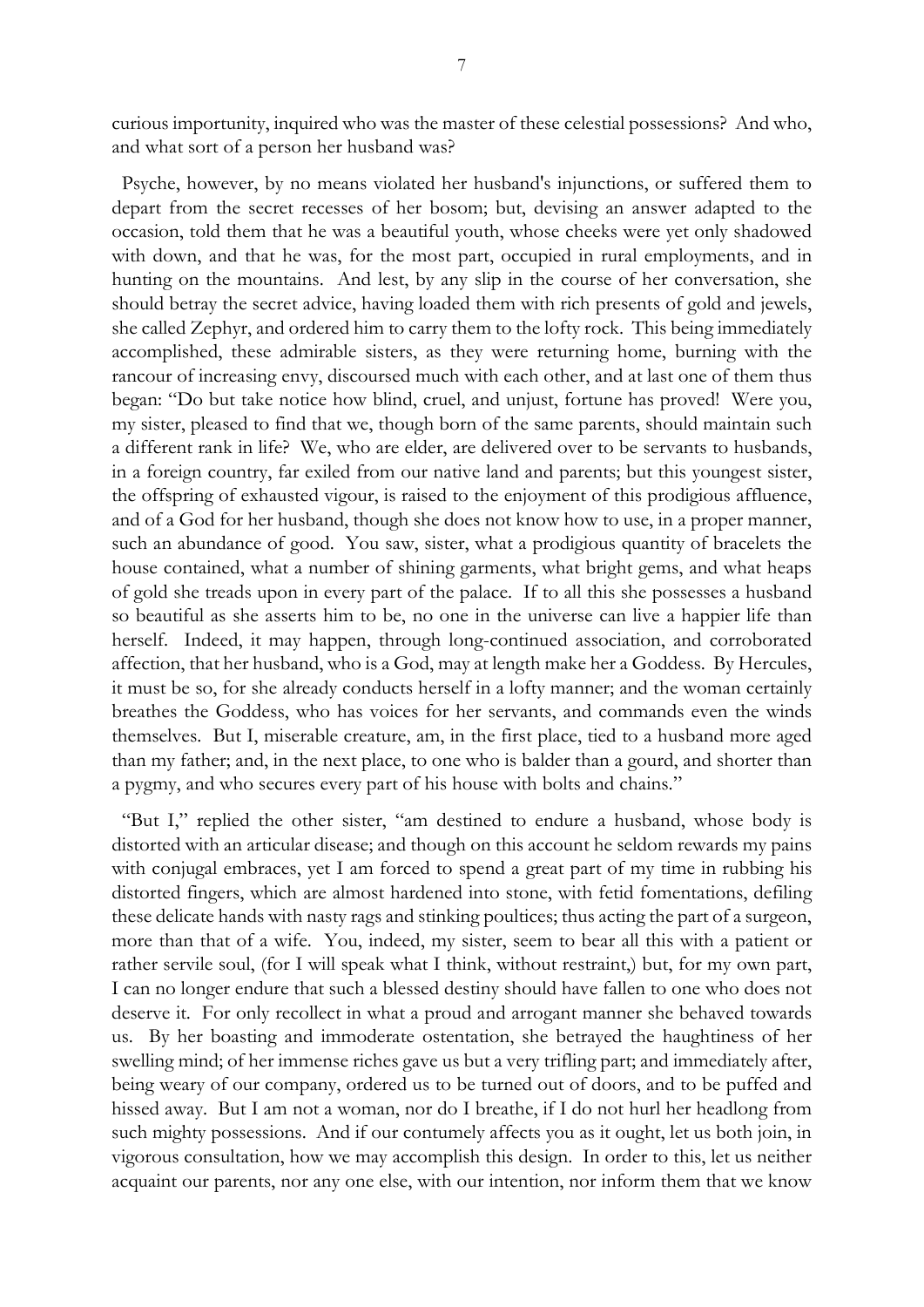any thing of her safety. It is sufficient that we ourselves have seen what it repents us to have seen, and let us not be the messengers of her happy condition to our parents and the people; for those are not properly blessed whose riches no one is acquainted with. She shall know that we are not servants, but her elder sisters. And now, indeed, let us depart to our husbands, and visit our own poor habitations, for such they are when compared with her abode, and being furnished with more compressed thoughts, let us return with greater firmness to the punishment of her pride."

 The two wicked sisters consider this evil advice as good, and concealing the precious gifts which they had received from Psyche, dishevelling their hair, tearing their faces with dissembled grief, and renewing fictitious tears, returned to their parents. These, however, the wounds of whose sorrows they had again opened by their narration, they hastily take their leave of, big with the madness of envy, and return to their own habitations, machinating nefarious guile, or rather parricide, against their innocent sister.

 In the meantime Psyche's unknown husband thus again admonished her in his nocturnal discourses: "Do you perceive what a mighty danger fortune is preparing for you at a distance, and which, unless you are more firmly guarded against than you have hitherto been, will soon assault you near at hand? Those perfidious she-wolves are, with mighty endeavours, forming base stratagems against you, the sum of which is, that they may persuade you to explore my countenance, which, as I have often told you, if you once see, you will see no more. If, therefore, those worst of sorcerers come again, armed with noxious minds, (and I know they will come), avoid all discourse with them; but if through genuine simplicity and tenderness of disposition, you are not able to accomplish this, at least be careful not to hear nor answer any inquiries concerning your husband. For now we shall have a family of our own, and thy as yet infantine womb is pregnant with an offspring, which, if you conceal my secrets in silence, will be divine, but if you profane them, will be mortal."

 Psyche rejoiced in the consoling thoughts of a divine offspring, and was elated with the glory which would result from her future pledge, and with the dignity of a maternal name. She, therefore, anxiously numbered the increasing days and departing months, and being ignorant in every thing relative to conception, wondered how her wealthy womb could receive such an abundant increase.

 But now those pests and most cruel furies, her sisters, breathing viperous virulence, and hastening their departure, sailed with impious celerity. Then again the momentary husband thus admonished his Psyche; "The last day, and the most extreme misfortune, are now arrived. The malicious sex, and hostile blood, have taken arms, removed their camp, drawn the army into battle array, and sounded the charge. Now, thy nefarious sisters are aiming with a drawn sword at thy throat. Alas! most dear Psyche, what mighty calamities now press upon us? Take pity, both on yourself and me; and by a religious continence of tongue, deliver your house, your husband, yourself, and our little one, from the misfortune of impending ruin. Neither see, nor hear those wicked women, who, after the deadly hatred which they have conceived against thee, and having trampled on the ties of blood, deserve not to be called sisters, when, like the Sirens, standing on the mountain, they shall make the rocks resound with their deadly voices."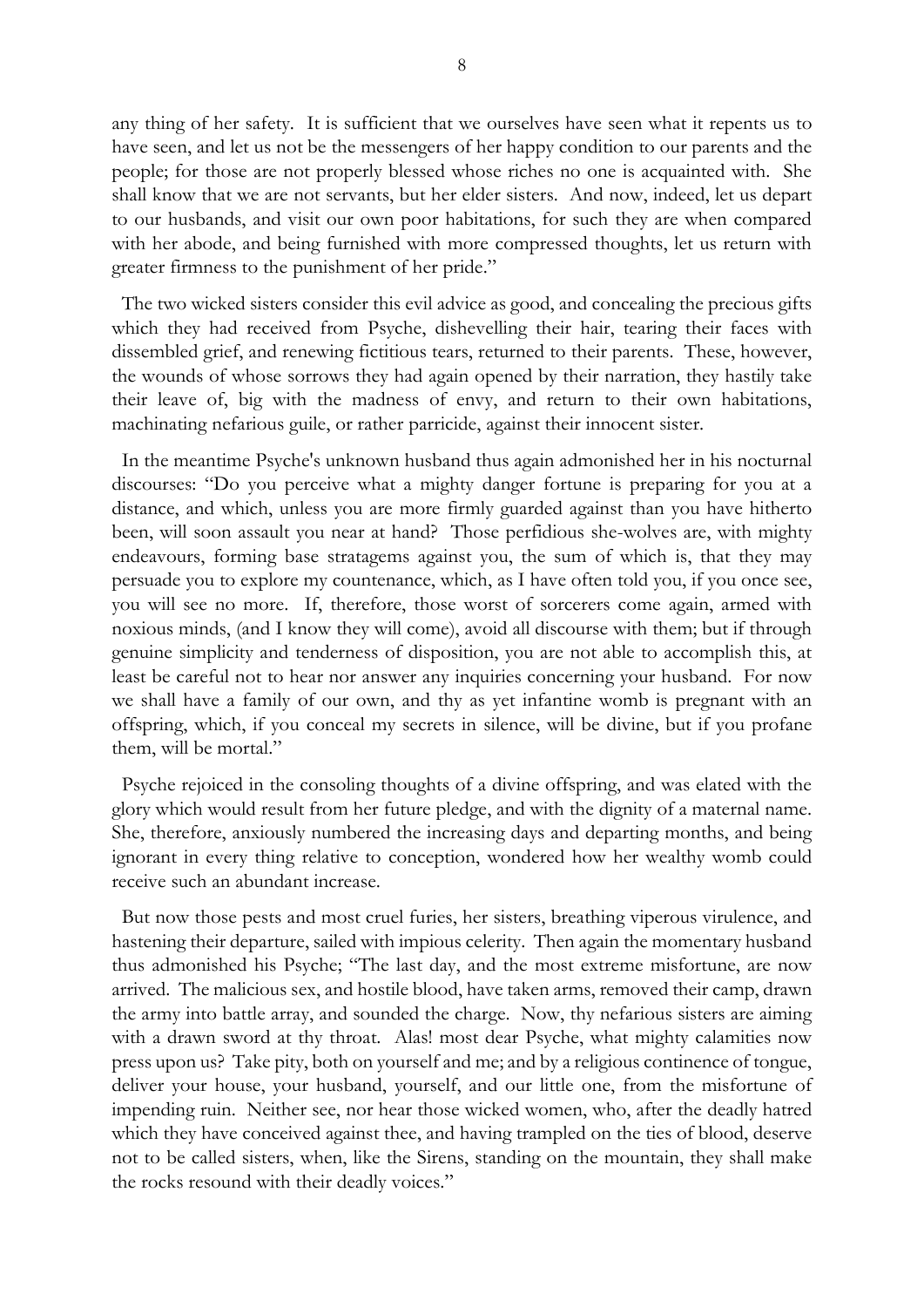Psyche, in words interrupted by sighs and tears, thus replied: "You have for some time had convincing proofs of my fidelity and taciturnity; and the strength of my mind shall be no less approved by you in the present instance. Only order Zephyr to repeat his former office, and at least grant me the sight of my sisters, since I am not permitted to behold thy sacred image. By thy fragrant and every way pendulous locks! By thy cheeks tender, smooth, and like my own! By thy breast glowing with I know not what kind of heat! By my hopes of at least knowing thy face in this little one, I beseech thee to comply with the pious prayers of thy suppliant, indulge me in the desired embraces of my sister, and recreate with joy the soul of Psyche who is devoted to thy will; for then I shall no longer be anxious to explore thy countenance. Now nothing can hinder me from thy embrace, not even the darkness of night, for I hold thee, my life, in my arms."

 The husband being fascinated by these words, and by her soft embraces, wiped away her tears with his fragrant locks, assured her that her desires should be fulfilled, and immediately anticipated the light of the emerging day. But the two sisters who were confederates in mischief, without calling on their parents, direct their course with precipitate velocity from the ships to the rock, and not waiting for the assistance of the elevating wind, leap on high with licentious temerity. Zephyr, however, not unmindful of the royal mandate, though unwilling to execute it, restored them, reclining on the bosom of the gently blowing gales, to the appointed place. Then, with feet equally rapid, they enter the palace, concealing the foe under the name of sister, embrace their prey, and veiling a treasury of profoundly hidden fraud under a joyful countenance, thus flattered her: "Psyche, not now so slender as you were before, since you are now almost a mother, what mighty good do you think you bear for us in your womb? With what prodigious joy will you exhilarate the whole of our house! O how happy shall we be through the nurture of the golden infant, who, if he corresponds in beauty as he ought to do to his parents, will be born a perfect Cupid."

 Thus, by a dissembled affection, they gradually invade the soul of their sister, who, as soon as they had refreshed themselves from the fatigue of their journey with warm baths, regaled them on a couch in a most splendid manner with all the dainties of a royal banquet. She ordered a harp to speak, and some one immediately sang to its harmony; flutes to be blown, and they immediately sounded; a musical band to sing in chorus, and it instantly sang; and, though invisible, ravished the souls of the hearers with the most mellifluous notes.

 But the malice of these wicked women was not softened by the honeyed sweetness of the music; but turning their discourse to the destined fraudulent snares, they begin in a dissembling manner to inquire what sort of a person she was married to, and from what family he was descended. Then she, through her too great simplicity, having forgot the former account which she had given of her husband, invented a new story respecting him. She told them that her husband was of the next province; that he carried on a trade with abundance of money; and that he was now of a middle age, a grey hair being here and there scattered on his head. And without prolonging the conversation any further, she again committed them to the charge of the winds, after she had loaded them with costly presents. But while they return home, sublimely riding on the tranquil breath of Zephyr, they thus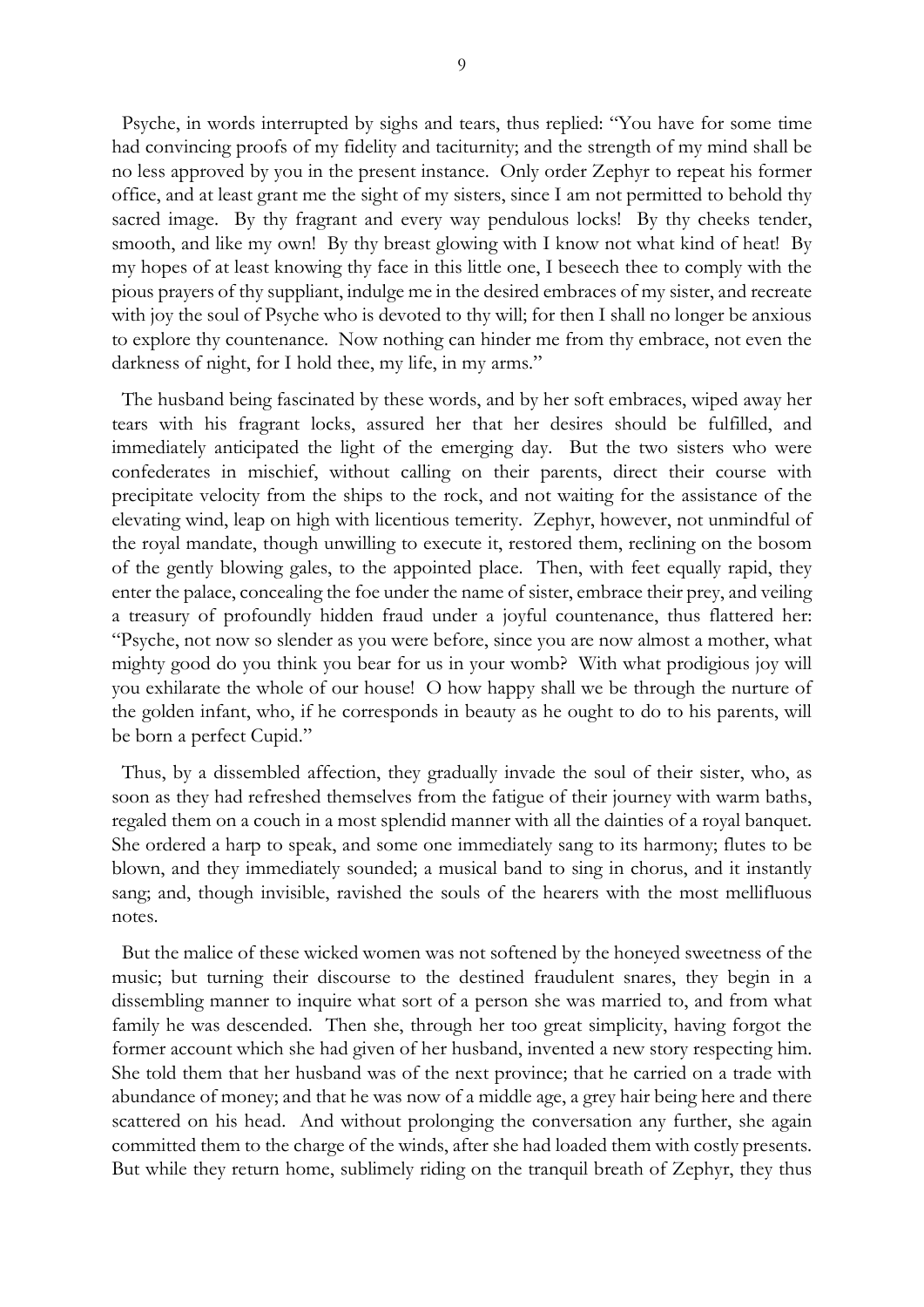10

discoursed with each other: "What can we say, sister, of the monstrous lies of that foolish creature? At one time, her husband is a young man, with the down just beginning to spread over his chin, and at another time he is of a middle age, shining with hoary hairs. Who can this be, that in a short space of time experiences the alteration of a sudden old age? You may depend upon it, my sister, that this vile woman either forged this lie to deceive us, or that she does not herself know the form of her husband. But which ever of these is the case, she must be deprived of these riches with the utmost expedition. Indeed, if she is really ignorant of the form of her husband, she must have married a God, and through this pregnancy of hers, she will present us with a God. However, should she happen to be the mother of a divine offspring, which heaven forbid! I should immediately hang myself. Let us, therefore, in the mean time return to our parents, and by a well-coloured deceit, prevent them from apprehending our design."

 The sisters thus enflamed, having called on their parents in a hasty manner, and passed through a night of interrupted sleep; fly as soon as it was morning to the rock, and by the usual vehicle of the wind, descend rapidly down to Psyche, who, with forced tears, they thus craftily addressed: "Happy in your own imagination, and blessed only in your ignorance of evil, you sit here inattentive to your own danger. But we, who watch over your affairs with a vigilant care, are miserably tormented at your lost condition. For, by diligent search, we have discovered, (nor can we conceal from you the cause of our mutual grief, and your own misfortune), that a vast serpent who glides along the plain in various volumes, whose neck is swoln with noxious poison, and whose mouth widely gapes through profound gluttony, secretly sleeps with you by night. Now call to mind the Pythian oracle, which declared you were destined to marry a fierce and terrible beast; and many of the inhabitants of this place, who haunt all round the country, have observed him returning home from his prey in the evening, and gliding through the shallows of the neighbouring river. These declare, that he will not long feast you with delicious delicacies, but that, as soon as a full womb shall have given maturity to your pregnancy, he will then devour you as a richer morsel. So that you have only to consider whether you will comply with the desires of your sisters, who are anxious for your dear preservation, and avoiding death, live with us secure from danger, or be buried in the bowels of a most cruel beast. But if you are wedded to the vocal solitude of this country retreat, or to the filthy and dangerous enjoyment of clandestine venery, and the embraces of a poisoned serpent, we have at least acted like pious sisters in thus admonishing you of your danger."

 Then the miserable Psyche, as being full of simplicity, and of a pliant disposition, is seized with terror at the dire relation, and being thus quite beside herself, loses the remembrance of all her husband's admonitions and her own promises, and hurls herself headlong into a profound abyss of calamity. Trembling, therefore, and pale, and with an almost lifeless voice, she thus addressed them in broken words: "You, indeed, most dear sisters, have acted as it was proper you should, with becoming piety towards me; and it appears to me that those who gave you this information, did not invent a lie. For I have never yet beheld my husband's face, nor do I know who or what he is; but only hearing him by night, I endure a husband of an uncertain condition, and one that perpetually avoids the light of day. I am, therefore, of your opinion, that he is some monstrous beast, who always terrifies me from attempting to behold him, and threatens some prodigious evil as the consequence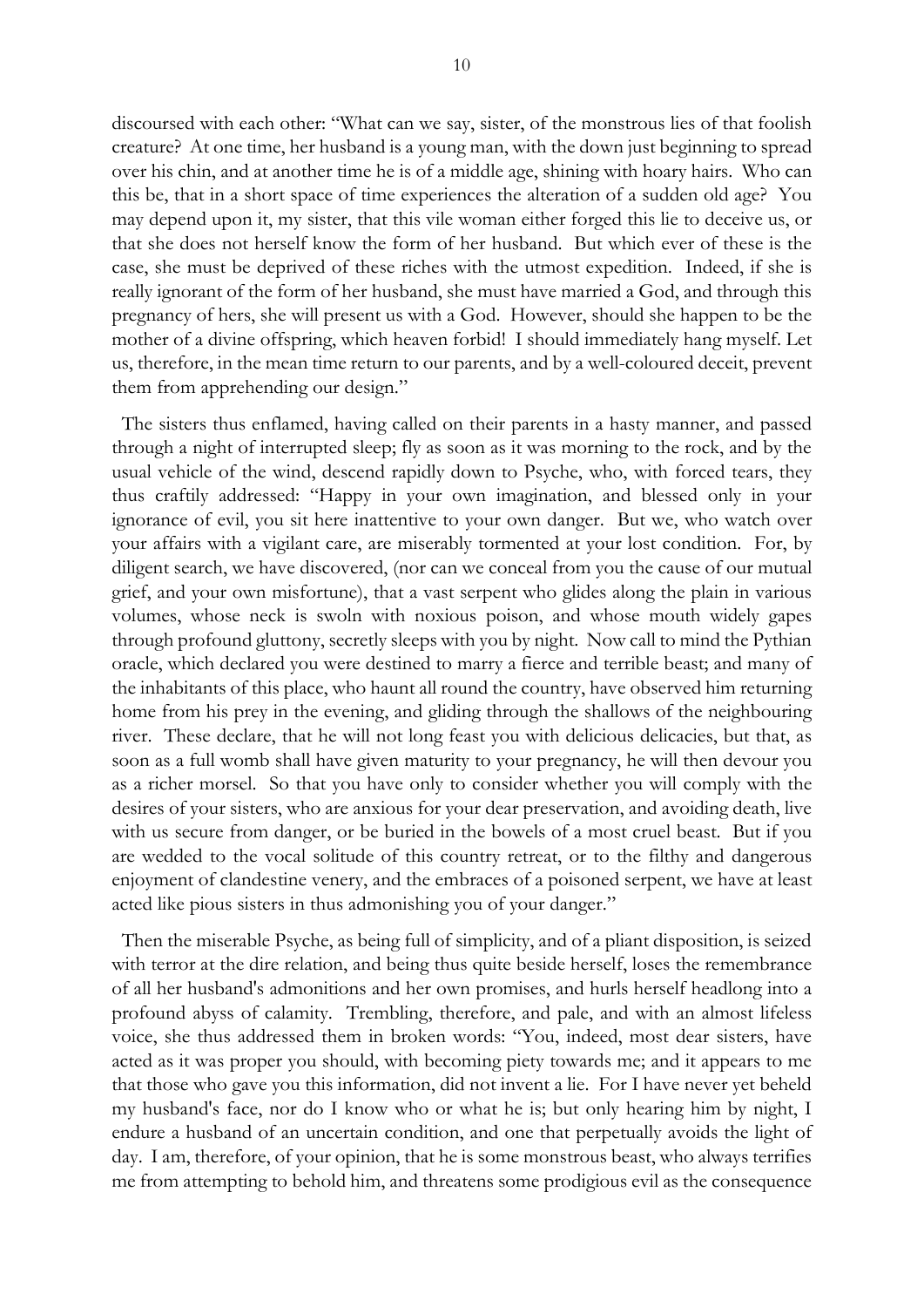of curiosity respecting his countenance. Now, therefore, if you are able to give any salutary assistance to your sister, who is thus dangerously situated, defer it not for a moment."

 These wicked women, having thus found an avenue to their pernicious design, by a full discovery of their sister's condition, laying aside the concealments of covered artifice, invade the trembling thoughts of the simple girl with the drawn sword of deception. At length, therefore, one of them thus began: "Since the ties of blood oblige us to have no fear of danger before our eyes in the pursuit of your safety, we will discover to you the only way which leads to your preservation, and which has been the result of long-continued cogitation. Secretly conceal a very sharp razor, which has been perfectly well set, in that part of the bed on which you are accustomed to lie; and provide likewise an elegant lamp, full of oil, and shining with a splendid light. Hide this lamp in some part of the enclosing tapestry; and having acted with the utmost secrecy in these preparations, as soon as with furrowed steps he ascends the accustomed bed, is stretched at length, and held fast in the fetters of his first and soundest sleep, then silently leaving the bed, and tripping along softly with naked feet, free the lamp from its dark concealment, take advantage of its light to accomplish your illustrious under¬taking, and with a bold heart, elevated right hand, and strenuous exertion, cut off the head of the noxious serpent. Nor shall our assistance be wanting to you in this affair; but we shall wait near with impatient anxiety, till you have procured your own safety by his death; and then bringing away with you all your invisible attendants, we will join you, who are a woman, in votive nuptials to a man."

 With such pernicious discourse, having inflamed the bosom of their now perfectly ardent sister, they left her, fearing in the highest degree the very confines of such a mighty evil; and by the wonted impulse of the winged gale, being raised on the rock, immediately hurl themselves from thence with rapid flight, and having ascended the ships, depart to their respective habitations.

 But Psyche being left alone, if she can be said to be alone, who is hurried along by pernicious Furies, is tossed with sorrow like a raging sea; and though her designs were fixed, and her mind was obstinately bent to accomplish what she intended, yet now she was beginning to apply her hands to the impious work, she staggers with uncertain determinations, and is distracted with the apprehension of her approaching calamities. She is now full of speed, then dilatory; now bold, then fearful; now diffident, then angry; and what is the most wonderful of all, in the same body she loves the husband, and hates the beast. However, as soon as the evening drew on the night, she prepares with precipitate haste the instruments of her nefarious enterprise.

 The night came, the husband was present, and after the first embrace, he fell into a profound sleep. Then Psyche, who was otherwise of an imbecile body and mind, yet, the cruelty of fate assisting her, is now corroborated. Hence, taking out the lamp, and snatching the razor, her boldness transformed her sex. But as soon as, by the light of the lamp, the secrets of the bed stood revealed, she saw the most mild and sweet of all wild beasts, even the beautiful God Cupid himself, most beautifully lying on the bed; by whose aspect the lamp itself participated of hilarity, and the razor repented itself of its sacrilegious edge.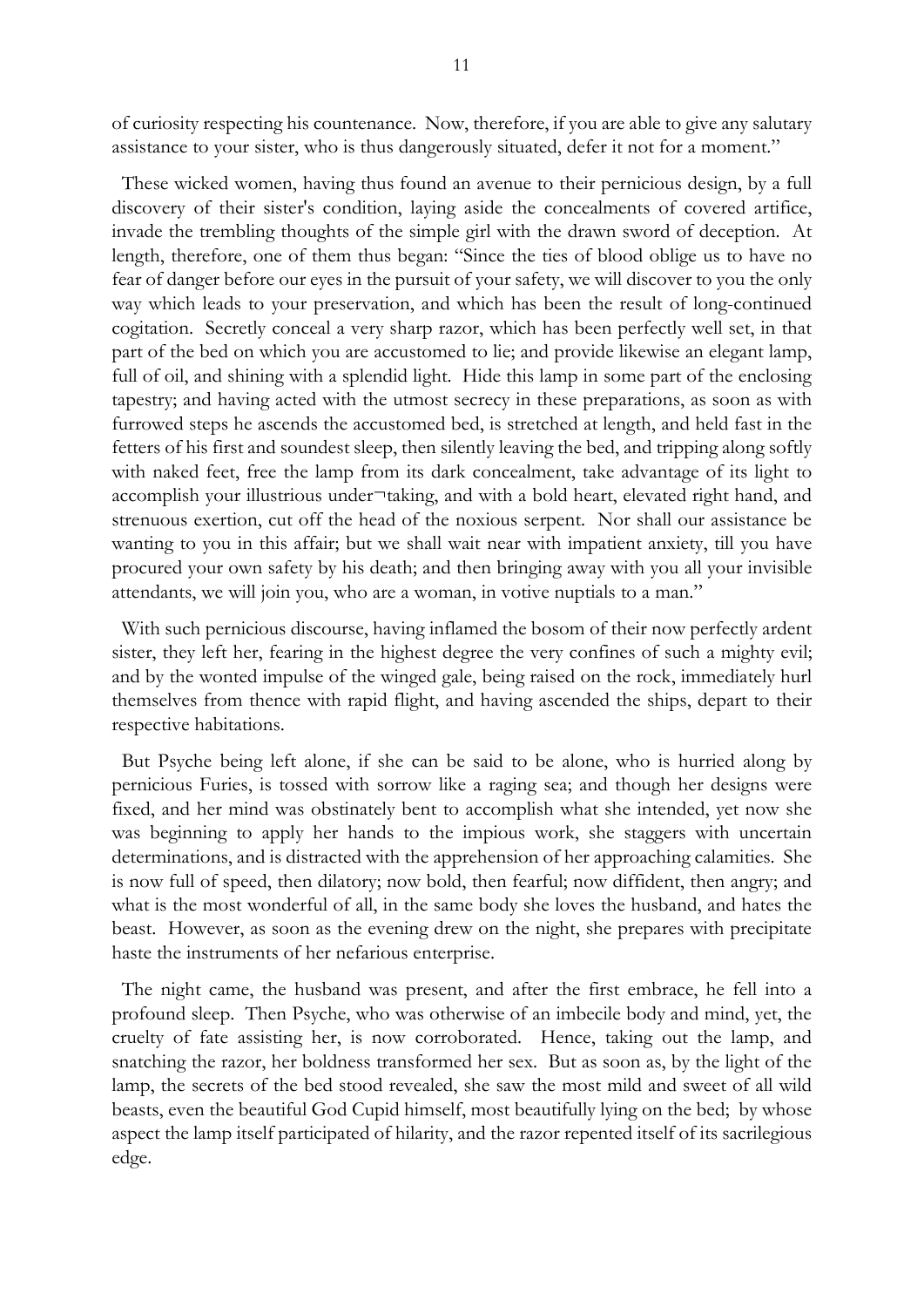But Psyche, terrified at the amazingly beautiful countenance of the God, impotent of mind, sinking through deadly paleness, and trembling, fell on her knees, and could not tell where so properly to hide the steel, as in her own bosom, which, indeed, she would have done, had not the razor, afraid of a crime so prodigious, fled just then out of her rash hand. And now, as she kneels weary on the ground, by often beholding the beauty of his divine countenance, she finds herself refreshed. She sees the genial locks of his golden head, largely anointed with ambrosia; the ringlets gracefully entangled, wandering over his milky neck and purple cheeks, some pendulous before, and some behind, by whose excessive radiance the very light of the lamp shone with a wavering splendour. On the shoulders of the volatile God, wings of a shining whiteness were seen; and though they were not in motion, yet the outward tender and delicate down, tremulously rebounding, was unquietly wanton. The rest of his body was smooth and elegant, and such as Venus did not repent of bringing forth. At the foot of the bed lay his bow, his quiver, and his arrows, the propitious weapons of the mighty God.

 These while Psyche with an insatiable mind handles, and explores with eager curiosity, and admires her husband's arms, she draws out of the quiver one of the arrows, and with the tip of her finger touching the point to try its sharpness, by the bold pressure of her trembling hand she pierced the flesh so deep, that some small drops of rosy blood spread themselves with dewy sprinkling on her skin; and thus ignorant Psyche voluntarily fell in love with LOVE. Then, burning more and more with the desire of Cupid, gazing on his face with insatiable eyes, and multiplying petulant kisses, her only fear was, lest he should wake too soon.

 But while, astonished through such a mighty good, her wounded mind fluctuates, the lamp, whether through vile perfidy, or noxious envy, or whether it longed to touch, and as it were, kiss such a beautiful body, threw out a drop of boiling oil from the summit of its light on the right shoulder of the God. Strange, O bold and rash lamp, that thou shouldst burn the very God of all fire, though some lover first invented thee, that he might for a longer time enjoy by night the object of his desire. The God, thus burnt, leaped from the bed, and seeing the evidence of forfeited fidelity, silently flew away from the eyes and hands of his most unhappy wife. But Psyche immediately, with both her hands, caught hold of his right leg as he was mounting, being the miserable appendix of his sublime flight through the cloudy regions, till at length, through weariness, she fell to the ground.

 Her lover God, however, not yet deserting her, as she lay on the ground, flew to a neighbouring cypress tree, and being severely agitated, thus spoke to her from its lofty top: "Most simple Psyche, I, unmindful of the commands of my mother Venus, who ordered me to cause you to be enamoured of some mean and miserable son of the vulgar, chose rather to fly to you as a lover myself. I know that I have acted in this respect lightly, and I, who am so excellent an archer, have wounded myself, with my own arrow, and have made you my wife, that I might, it seems, be considered by you as a beast, and that you might cut off my head, which bears those very eyes by which you are beloved. This was the danger of which I so often warned you to beware; this was the mischief I so benevolently admonished you to consider. But those egregious counsellors of yours shall speedily suffer from me the punishment of such pernicious advice; while you I shall only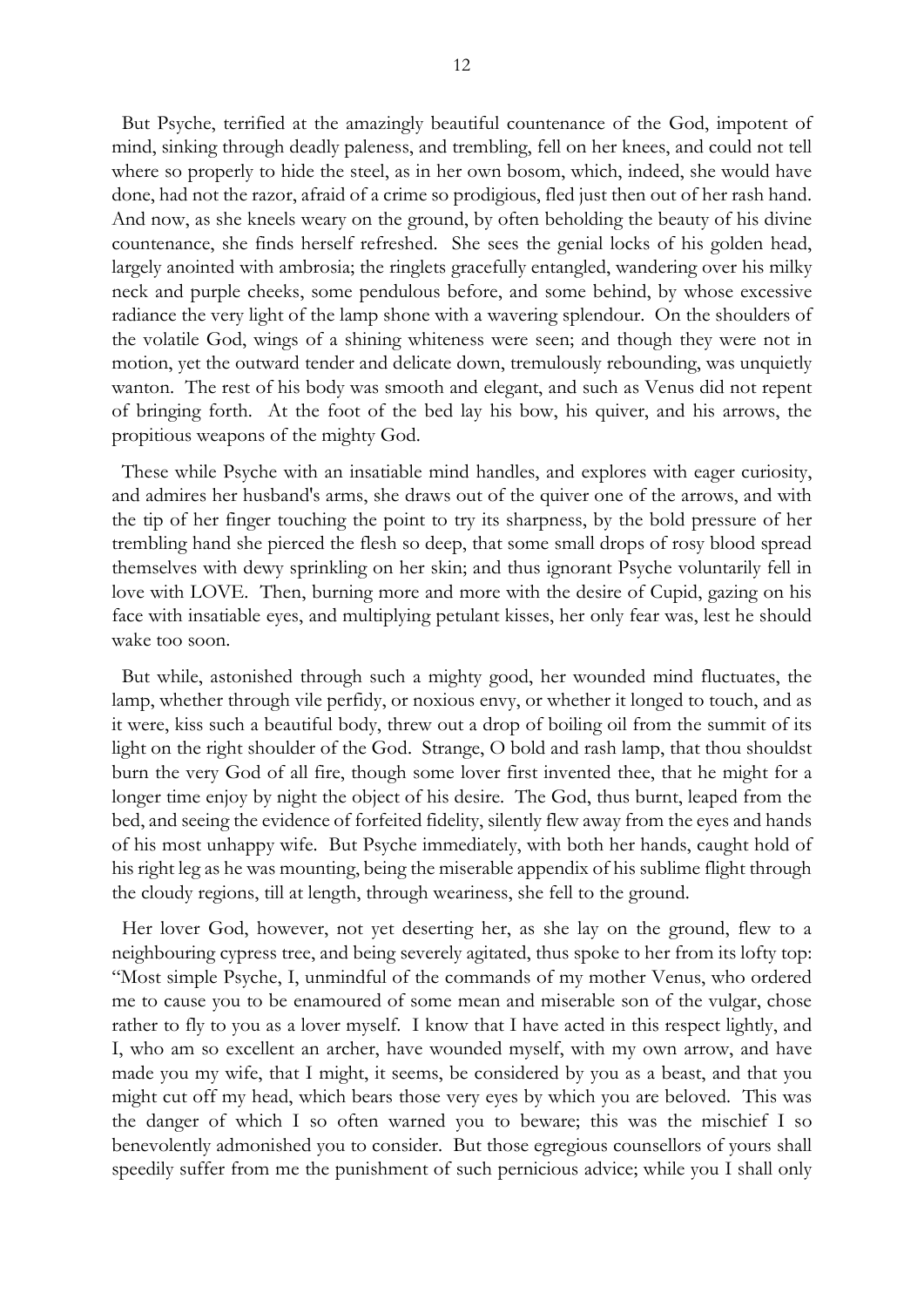punish by my flight." Thus spake Cupid, and with the conclusion of his speech sprang with his pinions on high.

 But Psyche lay prostrate on the ground, gazing on her soaring husband as long as he remained in sight, and afflicting herself with lamentations in the extreme. When, however, by the rowing of his wings, distance had rendered him invisible, she threw herself from the bank of the next river headlong into its stream. But the gentle river, in honour of the God, who used to burn the waters themselves, and fearing for himself, immediately, on the back of an innoxious wave, delivered her safe to the flowery bank.

 It happened at that time, that the rural God Pan sat on the margin of the river, embracing the Goddess Canna, and teaching her to sing in all manner of gentle strains. Near them a wanton herd of kids browsed on the grassy bank. The shagged God, who was not ignorant of the misfortune of Psyche, called her gently to him, and thus allured her in soothing language: "Most elegant girl, I am indeed a rural person, and a shepherd; but through the benefit of an extended old age I have acquired abundance of experience; and if I rightly conjecture, since prudent men boast the power of divination, from your stumbling and often reeling gait, from the extreme paleness of your countenance, from your perpetual sighing and sorrowful eyes, you labour under an excess of love. Listen, therefore, to me; attempt no more to drown yourself, or to put an end to your existence by calling any other kind of death to your assistance; but cease to grieve, lay aside your sorrow, and rather by prayers worship Cupid, the greatest of the Gods, and strive to please him by bland obsequiousness, as he is a delicate and luxurious youth."

 The pastoral God having thus spoken, Psyche made no reply, but adoring the salutary divinity, departed from the place. But before she had travelled far, with painful steps pursuing an unknown path, she drew near to a city in which the husband of one of her sisters was king. This, as soon as she understood, she desired that her arrival might be announced to her sister. Psyche was accordingly introduced to her, and when the embraces of mutual salutation were over, to her sister inquiring the cause of her visit, she thus began: "You doubtless remember the advice you gave me, I mean, that I should destroy with a razor the beast that lay with me under the name of a husband, before, through voracious gluttony, he destroyed me: but soon as, by the assistance of the conscious light, I beheld his countenance, I saw a spectacle perfectly wonderful and divine, the very son himself of the Goddess Venus, Cupid himself I say, sunk in gentle sleep. And while struck with astonishment at the sight of such a mighty good, and disturbed through too great an abundance of pleasure, I laboured under the want of enjoyment, by a most dire misfortune, the boiling oil bubbled to the summit of the lamp, and leaped on the shoulder of the God. Being immediately awakened by the pain, when he beheld me armed with the weapon and the light, `From whence,' said he, `proceeds this dire wickedness of thine? Immediately quit my bed, and depart from my sight. I will now immediately join myself in marriage to your sister (mentioning you expressly by name,) and then he ordered Zephyr to blow me beyond the boundaries of his habitation.""

 Psyche had scarcely ended her narration, when the sister, agitated by the incentives of lust and baneful envy, having deceived her husband by a preconcerted fiction respecting the death of her parents, immediately set sail for the rock on which Psyche had been exposed;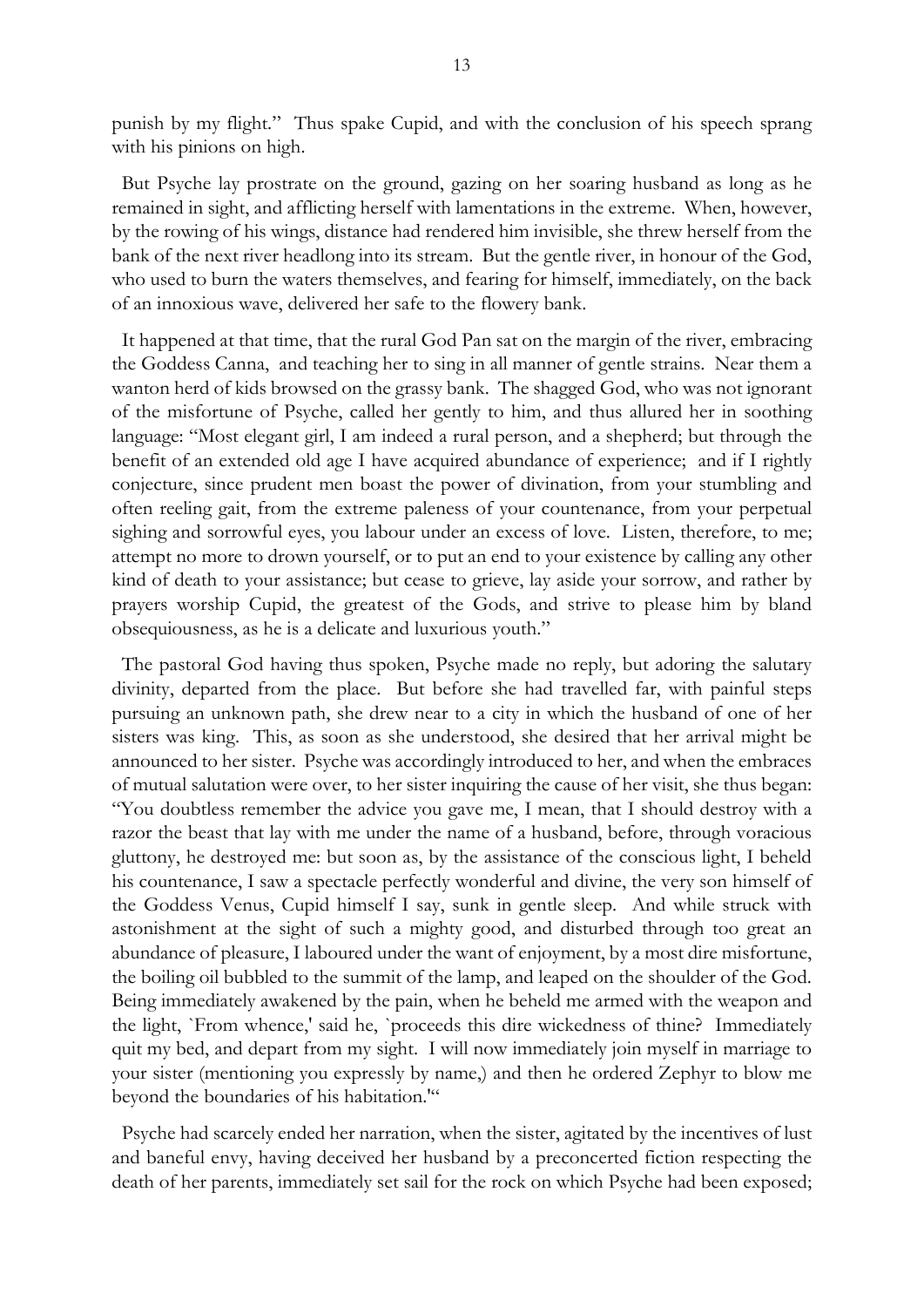and though another wind then blowed, yet, elated with blind hope, she exclaimed, "Receive me, Cupid, a wife worthy thy embraces; and thou, Zephyr, receive thy mistress." Then leaping up as high as she was able, she fell headlong from the mountain, unable even when dead to arrive at the palace of Cupid. For her limbs were torn in pieces by the rocks as she fell, and her bowels became, as they deserved to be, food for birds and beasts of prey. Nor was the vengeance which remained to be inflicted slow in its approaches: for Psyche with wandering steps arrived at another city, where her other sister reigned, who, deceived, and sinning in the same manner, hastened to the rock, and died just in the same way her sister had done before.

 In the meantime, while Psyche wandered over various realms, anxiously searching after Cupid, he, through the pain of the wound from the lamp, lay groaning in the bedchamber of his mother. Then that extremely white bird, the sea gull, who swims with his wings on the waves of the sea, hastily merged himself in the profound bosom of the ocean. There, placing himself near Venus, as she was bathing and swimming, he informed her that her son was severely burnt, that he was groaning with the pain of the wound, and that his cure was doubtful. That, besides this, the whole family of Venus was every where reviled; in the first place, Cupid, because he had retired to a mountain, in order to have illicit connection with a girl; and, in the next place, said he, yourself, by thus withdrawing to swim in the sea. Hence it is said, continued the bird, that there is no longer any pleasure, elegance, and festivity to be found, but that every thing is inelegant, rustic, and horrid; that nuptial ties, social friendships, and love of children, are no more; but in their place have succeeded enormous filth, and the bitter loathing of sordid compacts. Thus did this loquacious and impertinent bird defame the son of Venus, by murmuring scandal in her ear.

 But Venus, being enraged at the information, suddenly exclaimed, in a firm tone of voice, "So, then, this hopeful son of mine has got a mistress! Come, tell me, thou who alone dost serve me with affection, tell me the name of her who has solicited the ingenuous and naked boy, and whether she is one of the tribes of Nymphs, or of the number of the Goddesses, or of the choir of the Muses, or belonging to my train of the Graces?" The loquacious bird was not silent: "But, my mistress," said he, "I am not certain, though, if I well remember, he is said to have been vehemently in love with a girl, whose name is Psyche." Then Venus, being indignant, exclaimed, "Does he then love her who is the rival of my beauty, and who is emulous of my name? And does he mean to make me, who first brought him to the knowledge of her, act the part of a bawd?"

 Thus complaining, she immediately emerged from the sea, and hastened to her golden bedchamber, where she found her son sick, as she had been told, and so vehemently raving through the pain, that she heard him before she reached the doors. "This is fine conduct, indeed!" said she, "and very agreeable to our dignified birth, and your temperance. In the first place, that you should trample on the precepts of your mistress and mother, and, so far from tormenting my enemy with sordid love, take her to your licentious and immature embraces, on purpose that I might suffer the indignity of having my enemy for my daughter-in law. Doubtless thou dost presume, thou trifler, corrupted and unbeloved boy, that I am too old to have another son. Know, therefore, that I will beget another son, much better than thou art; or rather, that you may be more sensible of the disgrace, I will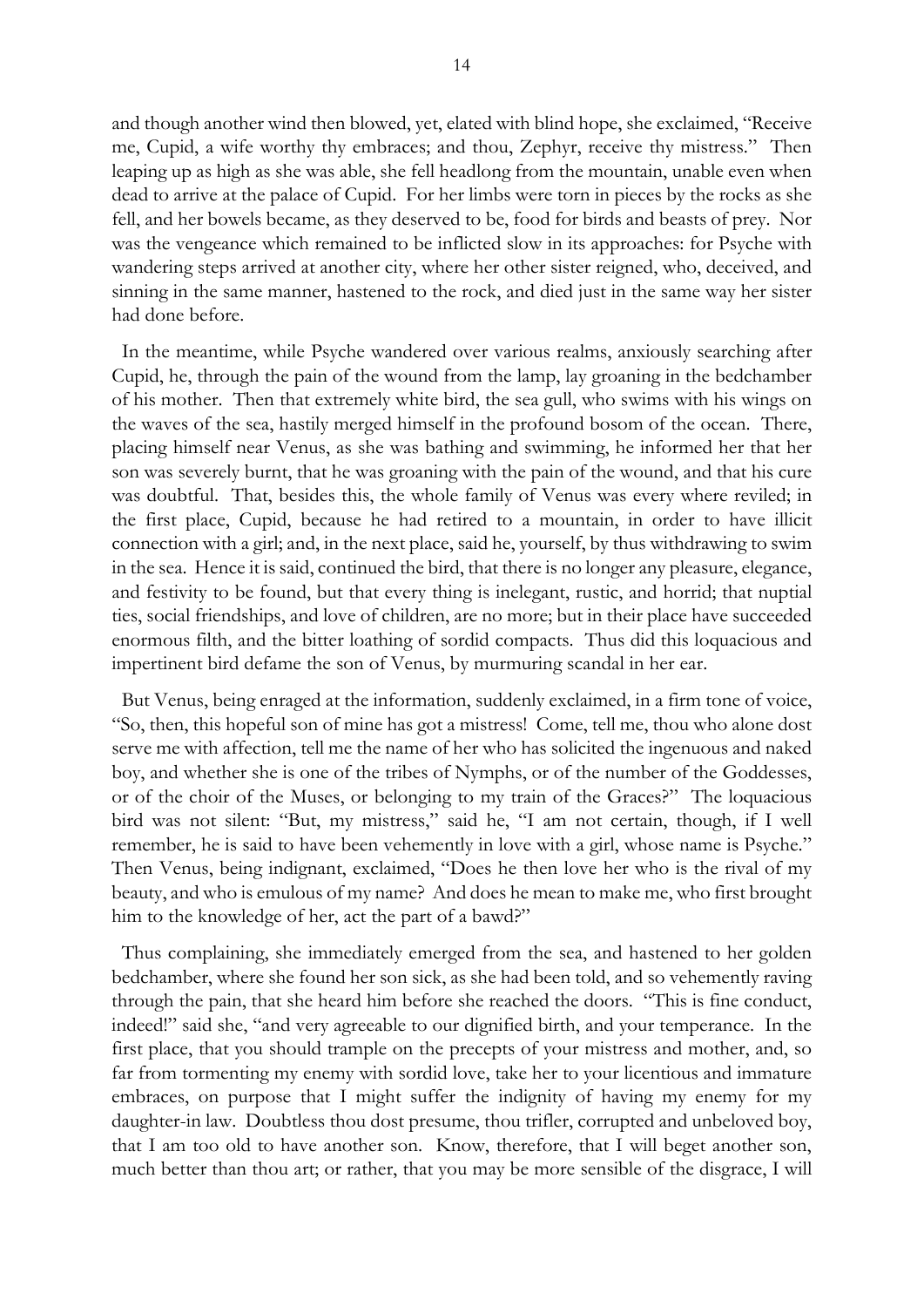adopt one of my little slaves, and on him will I bestow those wings and flames, that bow, and those arrows, and all my furniture, which I gave you for purposes very different from those to which you employ them: for you received no part of this apparatus from your father's possessions. But thou hast been of a perverse disposition from thy very childhood, and hence it is that thou hast so often struck thy elders, and even thy mother herself, even me, thou parricide. Besides, you despise me as if I were a widow; nor are you afraid of your valiant father in law, the mighty warrior God, whom, to my torment, you have supplied with many a virgin. I shall take care, however, to make you repent of this frolicsome trick of yours, and render your nuptials sharp and bitter.

 "However, being thus derided, what shall I do? Where shall I betake myself? How shall I punish that little deceiver? Shall I solicit assistance of my enemy Sobriety, whom I have so often offended, through the luxury of this fraudulent boy? Must I have recourse to that rustic and filthy woman? I abhor the very thought; yet the consolation of revenge is not to be despised. I must therefore apply to her, and to her alone; for she will most severely chastise this trifler. She will rifle his quiver, disarm his arrows, unbend his bow, extinguish his torch, and punish his body with still sharper remedies. Then I shall believe atonement has been made for the injury I have received, when I have shaved off those locks, which, with these hands of mine, I have so often bound with a golden bandage, and cut off those pinions, which I have dyed in that nectareous fountain, my bosom."

 Having thus given vent to her passion, full of venereal bile, she rushed impetuously out of doors. But Ceres and Juno immediately attended her, and, perceiving her angry countenance, asked her why she did so great an injury to the gracefulness of her sparkling eyes, by such a sullen contraction of her brows? To whom Venus thus replied: "You are come very opportunely to be the executioners of that violence which has taken possession of my ardent breast. I beg, therefore, that with the utmost care and diligence you will inquire after the fugitive Psyche; for the infamous report respecting my house, and the conduct of my unworthy son, cannot be unknown to you."

 Then the two Goddesses, being ignorant of what had happened, thus endeavoured to mitigate the raging anger of Venus: "What offence has your son committed, that you so violently oppose his pleasures, and are impatient to destroy her whom he loves? What crime, we beseech you, can he be charged with in loving, without restraint, a beautiful virgin? Can you be ignorant of his sex and youth? Or have you, indeed, forgot how old he is? What, because he carries his years elegantly, would you always consider him as a boy? Is it possible, that you, who are his mother, and besides this a woman of understanding, can be determined always to pry inquisitively into his sport, blame his luxury and amours, and reprobate, in your beautiful son, your own arts and delights? But what God or man will suffer you to disseminate every where among the people amorous desires, when you restrain the gallantry of your own house, and thus shut up the public shop of female vices?" The fear of his darts induced them to pay this flattery to absent Cupid, in a gracious patronage of his cause. But Venus, indignant that her injuries were thus ridiculously treated, with haughty mien and hasty step, passed on to the ocean.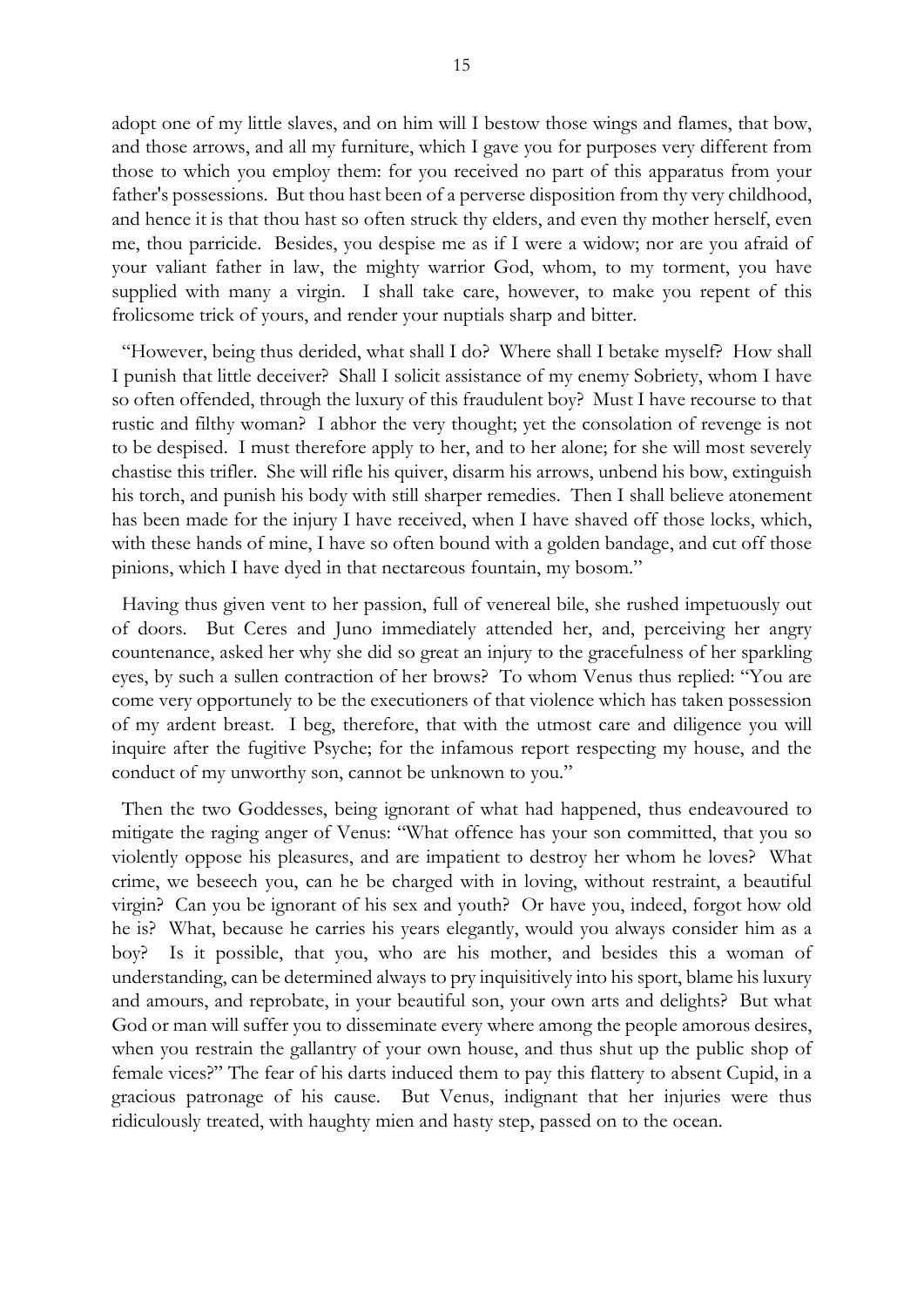In the meantime, Psyche was driven about from place to place, variously wandering, and with restless mind enquiring after her husband; her desire of finding him increasing in proportion to the difficulty of the search. For, though she had incurred his anger, she hoped she should be able to appease him by suppliant prayers, if she could not allure him by the tender blandishments of a wife. Perceiving, therefore, a temple on the summit of a lofty mountain, "How can I tell," said she, "but this may be the residence of my lord;" and immediately she directed her hasty steps thither, incited by hope and desire, though spent with unceasing toil. And now, having gained the highest ridges of the mountain, she enters the temple, in which she saw ears of corn, some of which lay in a heap, some were twisted into garlands, and some were mingled with ears of barley. Here, likewise, were scythes, and all the instruments of harvest, but scattered in a confused and careless manner, and thrown, as is usually the case in the heat of summer, out of the weary hands of the reapers.

Psyche, on seeing this confusion, curiously separated the mingled heaps, and properly arranged them, when separated, believing that she ought not to neglect the temples and ceremonies of any divinity, but that she should implore the benevolent pity of all the Gods. The bountiful Ceres, whose temple this was, finds her thus anxiously and sedulously employed, and addresses her, at a distance, as follows: "Alas! miserable Psyche, Venus, full of rage and indignation, inquires after thy footsteps with anxious search, dooms thee to the most severe punishment, and importunately demands revenge, with all the powers of her divinity. Canst thou therefore now busy thyself about my affairs, or think of any thing else but thy own safety?"

 Then Psyche, throwing herself at the feet of the Goddess, watering them with abundant weeping, and sweeping the ground with her dishevelled locks, entreated pardon of her divinity with numerous prayers. "I beseech thee," says she, "by thy fruit bearing right hand, by the joyful ceremonies of harvest, by the occult sacred concerns of the cistæ, by the winged car of thy ministrant dragons, the furrows of the Sicilian soil, the rapacious chariot, and the detaining earth, by the dark descending ceremonies attending the marriage of Proserpine, and the ascending rites which accompanied the luminous discovery of thy daughter, and by other arcana which Eleusis, the Attic sanctuary, conceals in profound silence, support the soul of Psyche thy suppliant! Suffer me to conceal myself in that heap of corn, for a few days, till the raging anger of so great a Goddess is mitigated by time; or at least permit me to stay here till my bodily powers, weakened by long continued labour, become invigorated by an interval of rest."

 To this prayer Ceres thus replied: "I am moved by your weeping supplications, and desire to assist you; but I cannot with propriety incur the displeasure of a kindred Goddess, to whom I am united by an ancient league of friendship. Depart, therefore, from this temple immediately, and take in good part my not detaining and making you a prisoner."

 Psyche, being thus repulsed, contrary to her hopes, and oppressed with a double sorrow, retired from the temple, and in a dark grove of the valley, beneath the mountain, beheld a fane of elegant structure; and, unwilling to omit any way, though dubious, which might lead to better hope, and determined to implore the pardon of every God, she suppliantly approached the sacred doors. Here she perceived splendid gifts, and parts of garments interwoven with golden letters, fixed to the branches of the trees, and the pillars of the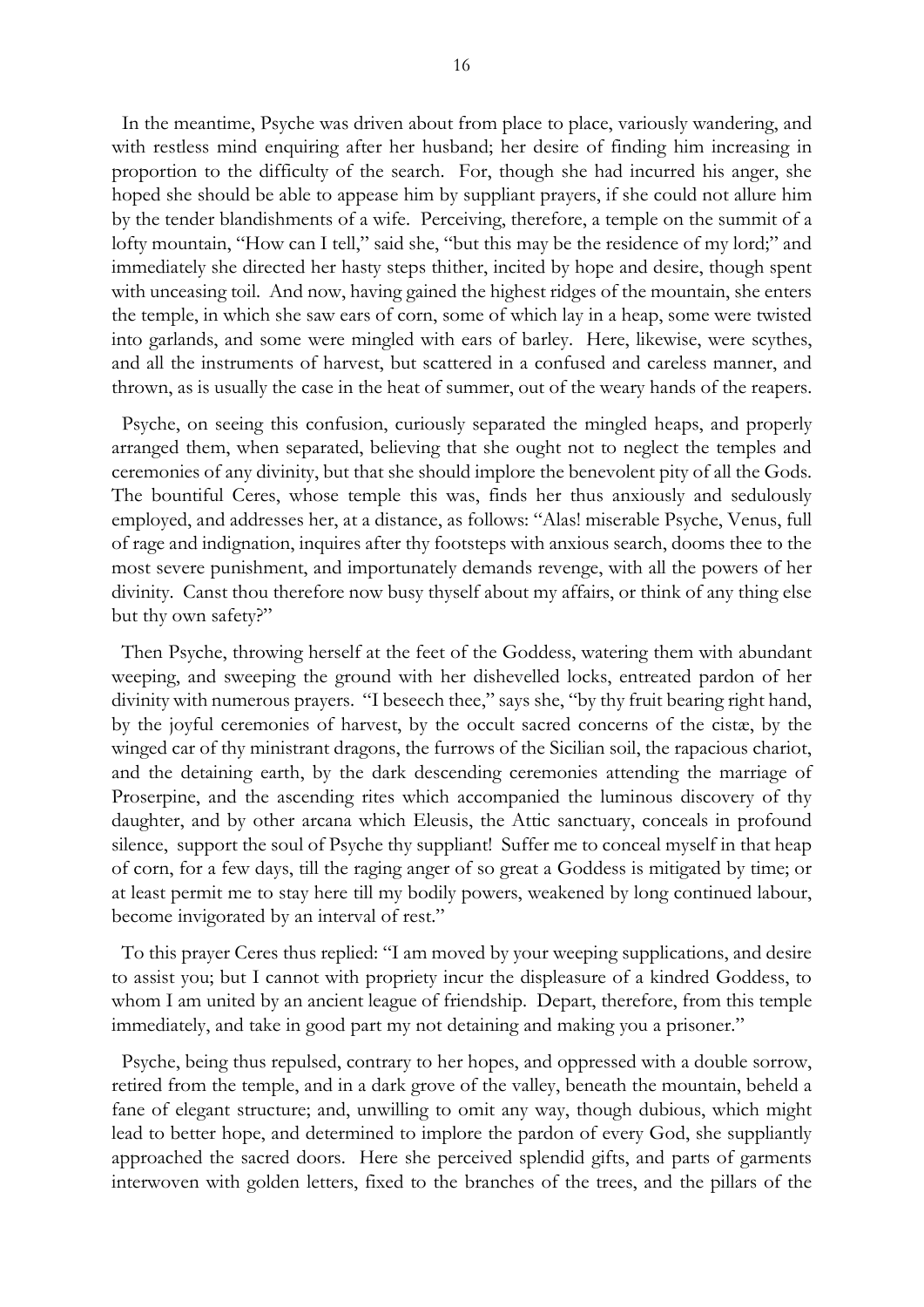temple; the letters signifying, that these were votive offerings for benefits received, and exhibiting the name of the Goddess to whom they were dedicated.

 Then Psyche, throwing herself on her knees, and embracing the altar, having first wiped away her tears, thus prayed: "O sister and wife of the mighty Jupiter! whether thou dost possess the ancient temples of Samos, which glories in thy querulous infancy, and in thy nurture; or whether thou dost frequent the blessed seats of the happy Carthage, which adores thee as a virgin, riding through the heavens in a lion yoked car; or dost preside over the illustrious walls of the Argives, near the banks of Inachus, which celebrates thee now married to the Thunderer, and Queen of the Gods! O! thou whom all the east venerates under the name of Zygia, and all the west denominates Lucina! be thou, Juno, the saviour in this my extreme misfortune, and deliver me, weary with the toils of such long-continued labours, from the fear of my present impending danger; for I know that thou art accustomed voluntarily to relieve the distresses of the pregnant."

 Juno immediately presented herself to Psyche supplicating, in all the august dignity of her divinity, and said, "I would most willingly have my daughter in law, Venus, yield to your prayers; but decency will not permit me to act contrary to the will of Venus, whom I have always loved as my own daughter. Besides, the law forbids me to receive into my protection any fugitive servant, without the consent of her mistress."

 But Psyche, now terrified with this second shipwreck of her fortune, and despairing of being able to recover her volatile husband, having laid aside all hope of safety, thus consulted with her own thoughts. "What other relief for my sorrows can now be either attempted or procured since even Goddesses cannot, though willing, afford me assistance? To what place shall I again direct my wandering steps, when entangled in such inextricable nets? Concealed in what habitations or darkness, can I escape the inevitable eyes of the mighty Venus? Assume, therefore, a masculine mind, my soul, bravely renounce all thy vain little hopes, voluntarily surrender thyself into the hands of thy mistress, and try, though late, to mitigate her rage by the modesty of thy behaviour. Besides, thou mayest perhaps find him in the house of his mother, whom thou hast so long sought for in vain." Being thus prepared to enter on her dubious duty, or rather certain destruction, she considered with herself how she should begin her supplications to Venus.

 Venus, however, refusing to employ earthly remedies in her inquiries after Psyche, returned to heaven. She orders the chariot to be made ready, which Vulcan, having fabricated with subtle skill, arched like the horned moon, and precious with a waste of gold, had presented her before the consummation of her marriage. Four white doves, out of many that nestled about the bedchamber of their mistress, joyfully turning about their painted necks, assume the yoke, decorated with gems, and, having taken up their mistress, gladly fly with her to heaven. The chariot of the Goddess was attended by a flock of sparrows, wantoning with loud chirpings, and by other birds who sing sweetly; all of them announcing the approach of Venus in the most mellifluous notes.

 The clouds give way, the heavens unfold themselves to their daughter, and the lofty æther receives the Goddess with joy; nor does the singing family of Venus fear opposing eagles, or rapacious hawks. Then immediately she directed her steps to the royal palace of Jupiter,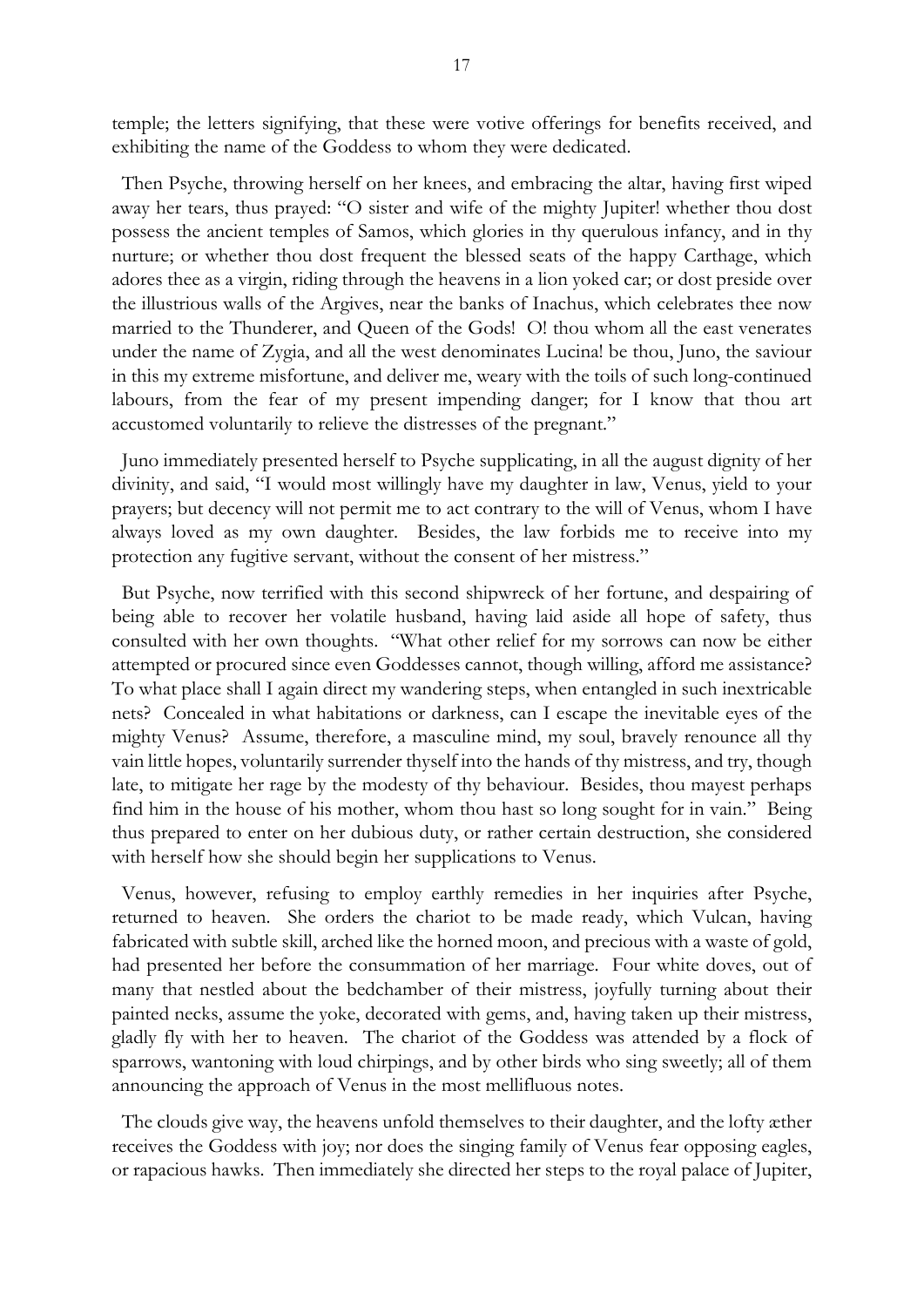and proudly demanded the necessary assistance of the vocal God Mercury; nor did the azure brow of Jupiter refuse assent. Then Venus, accompanied by Mercury, joyfully descended from heaven, and, in her flight, thus anxiously addressed him: "My Arcadian brother, you well know that your sister, Venus, never did any thing without the presence of Mercury, nor are you ignorant how long I have sought in vain for my lurking female slave. Hence nothing remains to be done, but for you to proclaim her in a public manner, and propose a reward to him that shall find her. Take care, therefore, that my commands are speedily executed, and clearly describe the marks by which she may be known, that no one may plead ignorance for the crime of unlawfully concealing her." At the same time, she gave him a small volume, in which the name of Psyche was written, and every other particular respecting her, after which she immediately returned home. Nor was Mercury negligent in the performance of her commands; for, running every where, through all nations, he cried her in the following words: "IF ANY ONE CAN SEIZE IN HER FLIGHT, OR DISCOVER WHERE A FUGITIVE KING'S DAUGHTER, A SERVANT OF VENUS, AND OF THE NAME OF PSYCHE, LIES CONCEALED, LET HIM OR HER REPAIR TO MERCURY, THE CRIER, AT THE TEMPLE OR VENUS MURTIA, AND RECEIVE, AS A REWARD OF THE DISCOVERY, SEVEN SWEET KISSES FROM VENUS HERSELF, AND ONE EXQUISITELY DELICIOUS TOUCH OF HER CHARMING TONGUE."

 Mercury having thus executed the proclamation of Venus, the desire of such a mighty reward excited ardent endeavours in all mortals to obtain it, and this circumstance took away from Psyche all thoughts of any farther delay. And now, as she approached the gates of her mistress, she was met by one of the servants of Venus, named Custom, who immediately exclaimed, as loud as she was able, "At length, then, most wicked slave, do you begin to know that you have a mistress? And do you likewise pretend to be ignorant of the great fatigue we have endured in endeavouring to find you out? But it is well that you have fallen into my hands; for now you have entered within the very gates of hell, to receive, without delay, the punishment of such obstinate contumacy."

 After she had thus reviled Psyche, she audaciously twisted her hands in her hair, and dragged her along without resistance. But Venus, as soon as she beheld her thus brought into her presence, burst into a loud laugh, such as agitates those who are transported with vehement rage; and, shaking her head, "At length," says she, "have you thought proper to come and pay your respects to your mother-in law? Or did you rather come to see your sick husband, who is yet dangerously ill through the wound which you gave him? But take courage, for your reception will be such as a good mother in law ought to give. Where then," said she, "are my servants Solicitude and Sorrow?" These, immediately attending, in obedience to the commands of their mistress, scourged and inflicted other torments on the miserable Psyche, and afterwards brought her again into the presence of Venus.

 Then Venus, again laughing: "Behold," said she, "her swelling belly moves my compassion, since it is through this that she is to make me a happy grandmother. Happy, indeed, am I, who, in the very flower of my age, shall be called a grandmother! And the son of a vile slave shall be dignified with the appellation of the grandson of Venus! Though, indeed, I foolishly call him my grandson, for marriages unequal, and, besides this, made in a village, without any witnesses, and without the father's consent, can never be deemed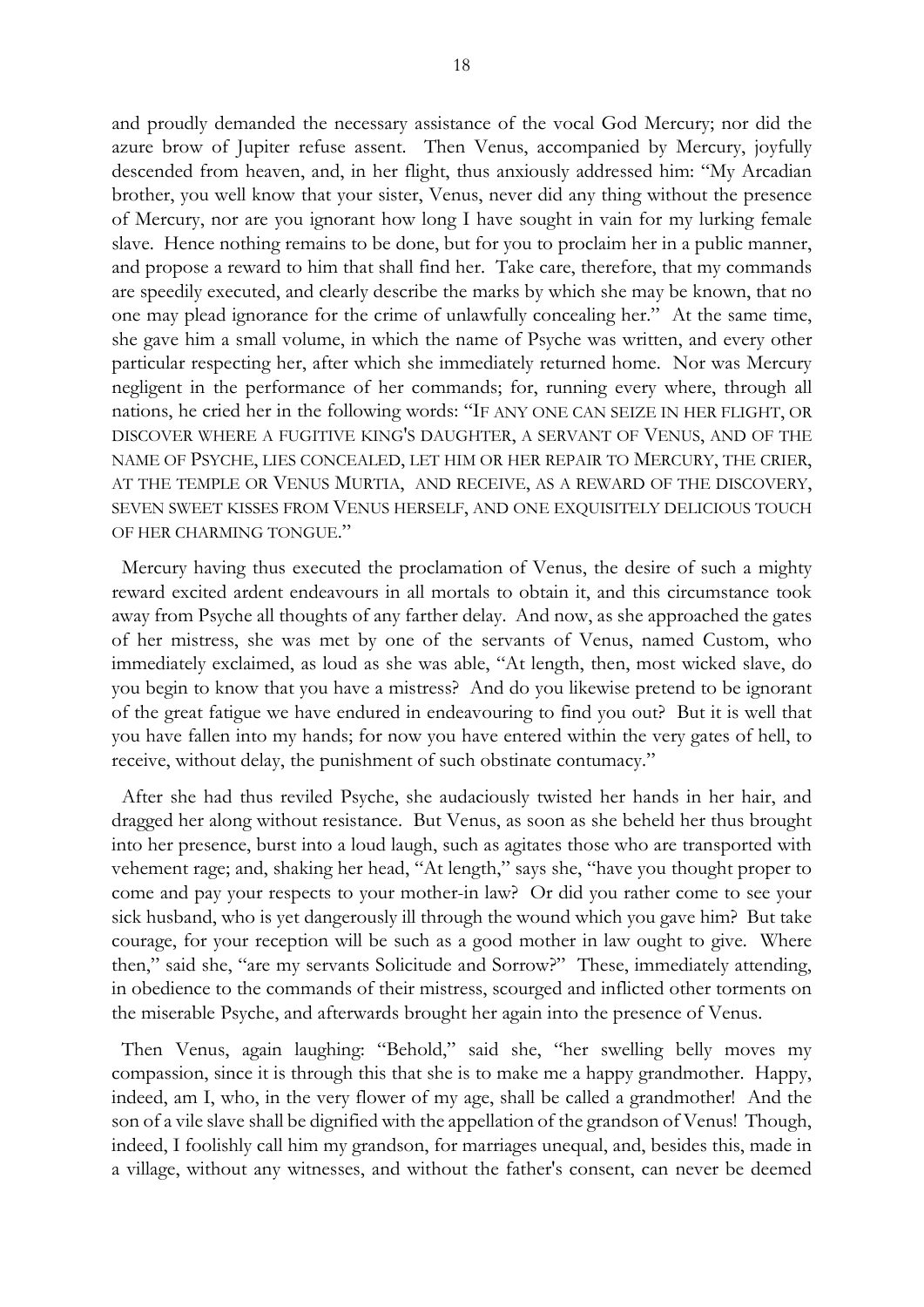legitimate; so that thy offspring must be a bastard, even if I should suffer thee to bring him into the light."

 Having thus said, she flew upon her, rent her garments in many places, tore her hair, beat her on the head, and severely chastised her in various ways. Then, taking wheat, barley, millet, poppy seed, vetches, lentils, and beans, and, mixing them into one globular heap, she thus spoke to her: "You seem to me a servant so deformed, as to be incapable of deserving your lover by any other means than the diligent performance of menial employments. I will, therefore, myself make trial of your abilities as a housewife. Take and separate this mass of seeds, and having properly disposed the several grains apart from each other, give me a proof of your expedition, by finishing the task before evening." Thus spoke Venus, and immediately after departed to a wedding supper.

 But Psyche, astonished at the prodigious command, sat silent and stupid, without moving a hand to the disordered and inextricable mass. Then a little ant, a native of the fields, vehemently commiserating such prodigious difficulty and labour, and execrating the stepmother's cruelty towards the wife of the mighty God Cupid, rapidly summoned together the populous tribe of neighbouring ants, and thus addressed them: "Take pity, ye active nurslings of the all parent earth! Take pity, and with prompt celerity, assist the wife of Love, a beautiful young woman, who is now in a dangerous situation."

 Immediately the six footed people rushed forth to her assistance in undulating tribes, and with the utmost diligence separated the whole heap, grain by grain, and, having properly sorted the confusedly mingled species, rapidly vanished from her sight.

 But Venus, on the commencement of night, returns from the nuptial banquet, moist with wine, fragrant with rich ointments, and having her body elegantly bound with shining roses. And as soon as she saw the diligence which had been exerted on the wonderful labour, "Most vile creature," said she, "this is not the work of your hands, but of his whom, to your own and his misfortune, you have pleased;" and, throwing her a piece of household bread, she retired to rest.

 In the meantime, Cupid was very closely confined to his bedchamber, in the interior part of the house, partly lest he should injure his wound by petulant luxury, and partly lest he should associate with his beloved. Thus the lovers, being separated from each other under one roof, passed away, exhausted with grief, the cruel night. But as soon as Aurora had ushered in the morning, Venus having called Psyche, thus addressed her: "Do you perceive yonder grove which stretches itself to a considerable distance along the margin of a river, whose deepest whirlpools look down upon a neighbouring fountain? There shining sheep of a golden colour wander about, feeding without a shepherd. I think it fit that you should bring me immediately a flock of that precious wool, whatever may be the difficulty of procuring it."

 Psyche willingly rose, not with any intention of executing this command, but to procure rest from her misfortunes, by hurling herself headlong from the rock into the river. But when she came to the brink, a reed, the sweet nurse of music, being divinely inspired, thus prophetically spoke in soft and harmonious murmurs: "Psyche! exercised in mighty sorrows, neither pollute my sacred waters by thy most miserable death, nor yet venture to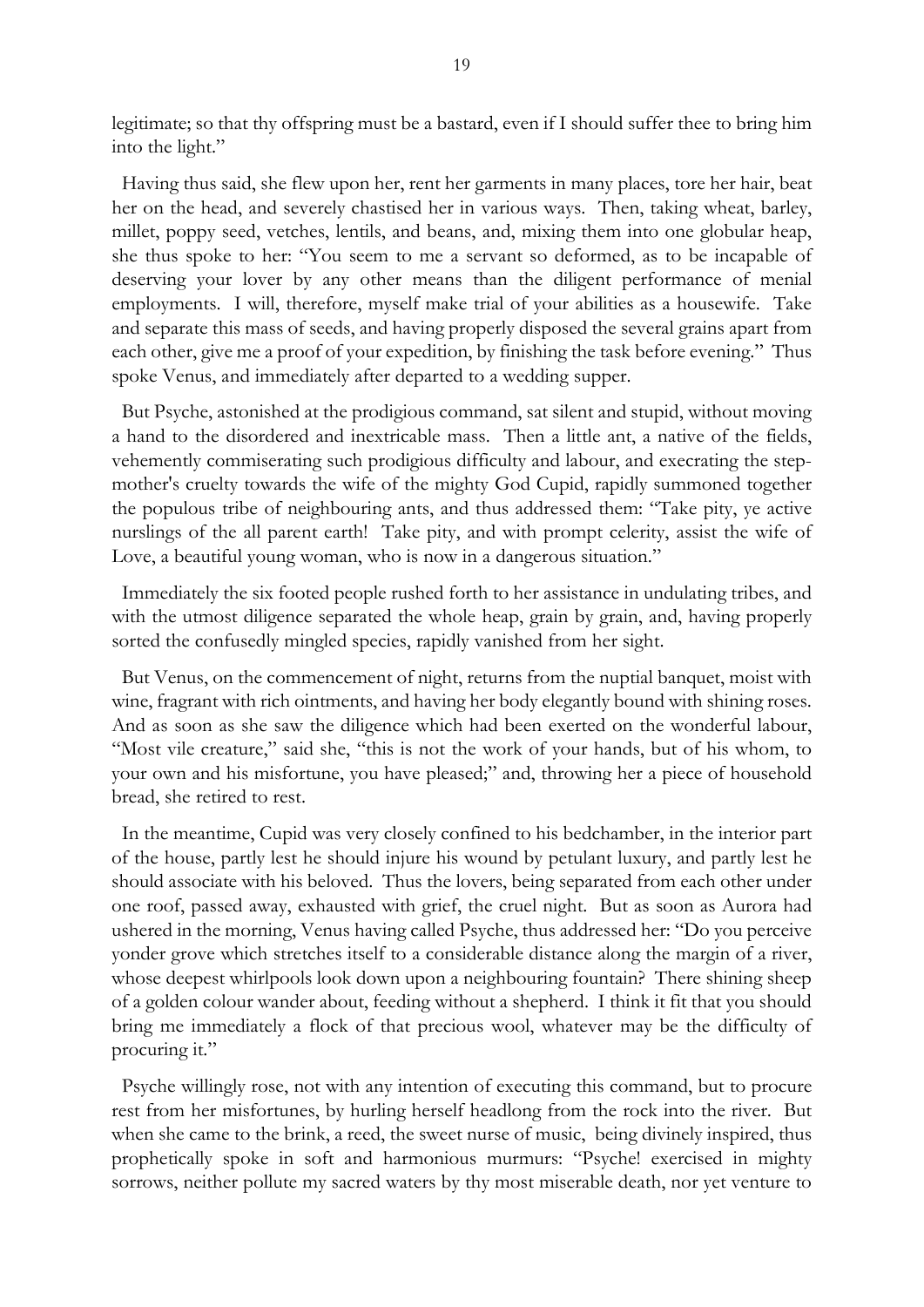approach the formidable sheep on the opposite bank, while, borrowing heat from the burning radiance of the sun, they are transported with savage rage, and are the destruction of mortals, either by their sharp horns, stony foreheads, or venomous bites. But when the meridian sun has driven the cattle to the shade, and the serene spirit of the flood lulled them to rest, then you may hide yourself under yonder lofty plane tree, which drinks of the same river with myself, and as soon as the sheep have mitigated their fury, on shaking the leaves of a neighbouring grove, you will find the woolly gold every where sticking to the roots of the trees." Thus the simple and humane reed taught the wretched Psyche how to accomplish this dangerous enterprise with safety.

 Psyche, therefore, observing all the directions, found her obedience was not in vain, but returned to Venus with her bosom full of the delicate golden fleece. Yet she was not able to procure the approbation of her mistress by this her second perilous labour. But Venus, smiling bitterly with severe eyebrows, thus addressed her: "I am not ignorant that you are not the performer of this task also; but I will now try whether you are endued with a courageous mind and singular prudence. Do you see the summit of yonder lofty mountain, from which the dusky waters of a black fountain fall, and which, confined in the channel of the neighbouring valley, irrigate the Stygian marshes, and supply the hoarse streams of Cocytus? Bring me immediately in this little urn, liquid dew drawn from the most inmost influx of the lofty fountain." Thus speaking, she gave her a vessel of polished crystal, and at the same time threatened her more severely than before.

 But Psyche, with the utmost celerity, ascended to the very summit of the mountain, presuming that there at least she should find the period of her most miserable life. However, when she arrived at the confines of the vertex, she saw the deadly difficulty of the vast undertaking. For a rock enormously lofty, and inaccessibly rugged, vomited from its middle the horrid waters of the fountain, which, immediately falling headlong in winding streams, rushed suddenly through a narrow channel into the neighbouring valley. On the right and left hand they creep through hollow rocks, over which fierce dragons stretch out their long necks, and with unwinking vigilance keep a perpetual watch. And now the vocal waters shook themselves, and exclaimed as they rolled along, "Depart; what do you attempt? Look and see what you do; take care, fly, or you will perish."

 Psyche, therefore, petrified through the impossibility of accomplishing the task, though she was present in body, was absent in mind, and being perfectly buried under the huge bulk of the inextricable danger, was even deprived of the benefit of tears, the last solace of the wretched. But the sorrow of the innocent soul is not concealed from the penetrating eyes of Providence. For the rapacious eagle, that royal bird of Jupiter, on a sudden flew to her with expanded wings, calling to mind his ancient obligations to Cupid, for enabling him to elevate to heaven the Phrygian cup bearer [Ganymedes] to Jupiter; and reverencing the divinity of Cupid, in the labours of his wife, deserted the lofty paths of Jupiter, and bringing with him seasonable assistance, thus addressed her: "Can you, in other respects of an undesigning disposition, and unexperienced in attempts of this kind, ever hope to steal one drop of this most holy and no less terrible fountain? Have you not heard, at least, that these Stygian waters are formidable even to Jupiter himself, and that as you swear by the divinity of the Gods, so they are accustomed to swear by the majesty of Styx? But give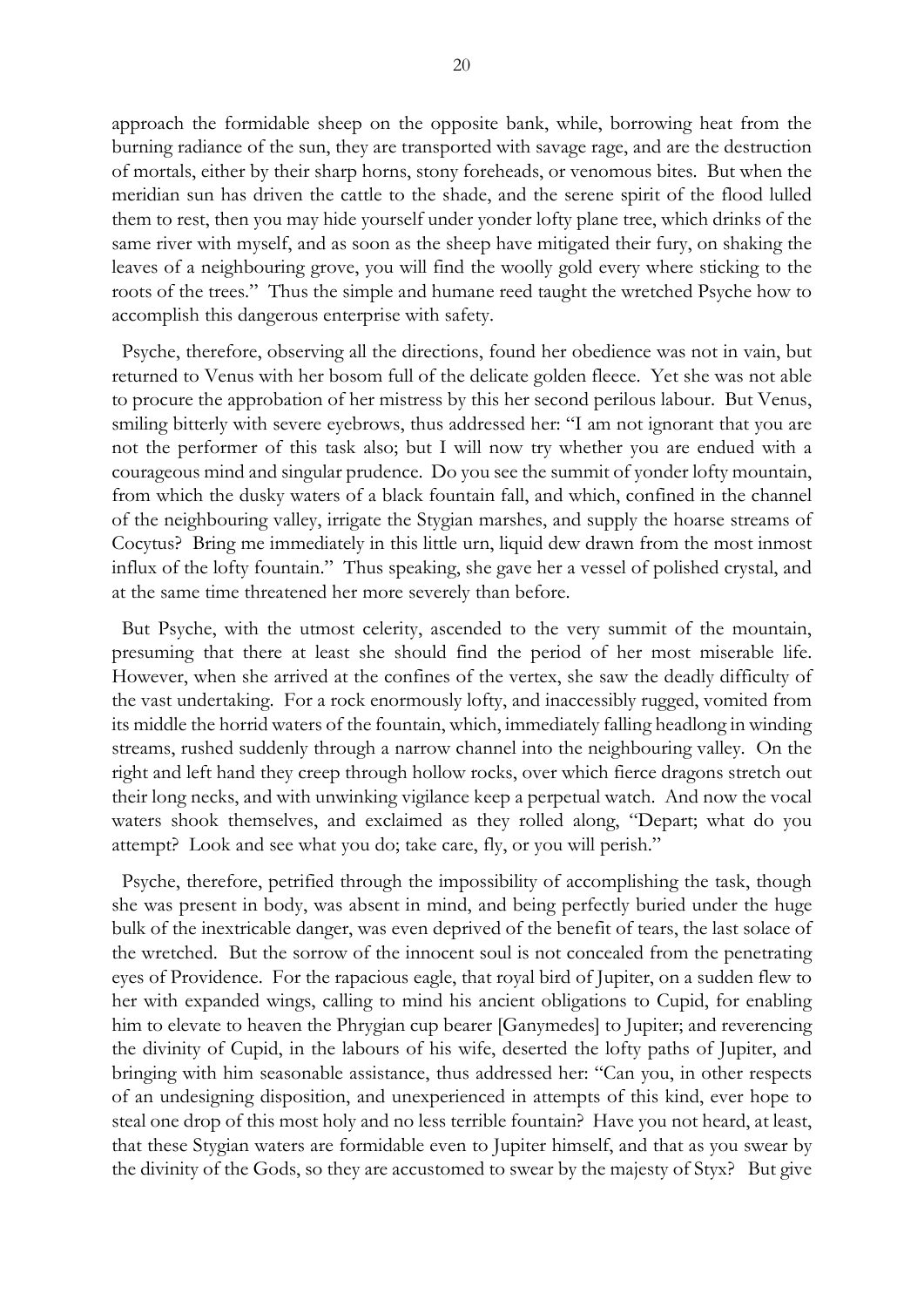me that little urn." Immediately, therefore, taking it in haste, and poising it on his moving wings, he sailed between the cheeks of raging teeth, and the three forked vibrating tongues of the dragons, and steering his course to the right and to the left, drew off the reluctant waters, which previously admonished him that he might depart in safety, because he pretended Venus herself wanted some of the water, and had ordered him to procure it. And on this account, his access to the fountain was facilitated.

 Psyche, therefore, joyfully receiving the full urn, returned with the utmost celerity to Venus. Yet she was not able, even by the accomplishment of this dangerous enterprise, to appease the anger of the raging Goddess. For, threatening her with still more severe endurance, she thus addressed her, a smile, the harbinger of ruin, accompanying her words: "You appear to me to be a profound and malevolent magician, or you never could with so much dexterity have performed my commands: but there is one task more, my dear, which you ought to perform. Take this box, (she immediately gave it her), and direct your course to the infernal regions and the deadly palace of Pluto. Then presenting the box to Proserpine, say, Venus requests you to send her a small portion of your beauty, at least as much as may be sufficient for one short day; for she has consumed all the beauty she possessed, through the attention which she pays to her diseased son. But return with the utmost expedition; for it is necessary that I should adorn myself with this beauty of Proserpine, as I must go to the theatre of the Gods."

 Psyche was now truly sensible, that she was arrived at the extremity of her evil fortune; and clearly perceived that, all further pretences being laid aside, she was impelled to immediate destruction, since she was forced to direct her steps to Tartarus and the shades below. Hence, without any farther delay, she ascended a lofty tower, that she might from thence hurl herself headlong: for she considered that she should thus descend by a straight road, and in a beautiful manner, to the infernal regions. But she was no sooner arrived there, than the tower suddenly addressed her in the following words:

 "Why, O miserable creature, dost thou seek to destroy thyself by falling headlong from hence? And why dost thou rashly sink under this thy last danger and endurance? For as soon as thy breath shall thus be separated from thy body, thou wilt indeed descend to profound Tartarus, but canst not by any means return from thence. Listen, therefore, to me. Lacedæmon, a noble city of Achaia, is not far from hence. Near this city, concealed in devious places, seek Tenarus; for there you will find the cavity through which Pluto breathes, and the impassable road presents itself to the view through the yawning gates. As soon as you have passed the threshold of this cavity, you proceed in a direct path to the palace of Pluto. You ought not, however, to pass through those shades with empty hands, but should take a sop of barley bread, soaked in hydromel, in both your hands, and in your mouth two pieces of money. And now, when you have accomplished a good part of your deadly journey, you will meet a lame ass laden with wood, with a driver as lame as himself, who will ask you to reach him certain cords to fasten the burden which has fallen from the ass; but be careful that you pass by him in silence. Then, without any delay, proceed till you arrive at the dead river, in which Charon, immediately demanding his fee, in his patched boat ferries over the passengers to the farthest shore.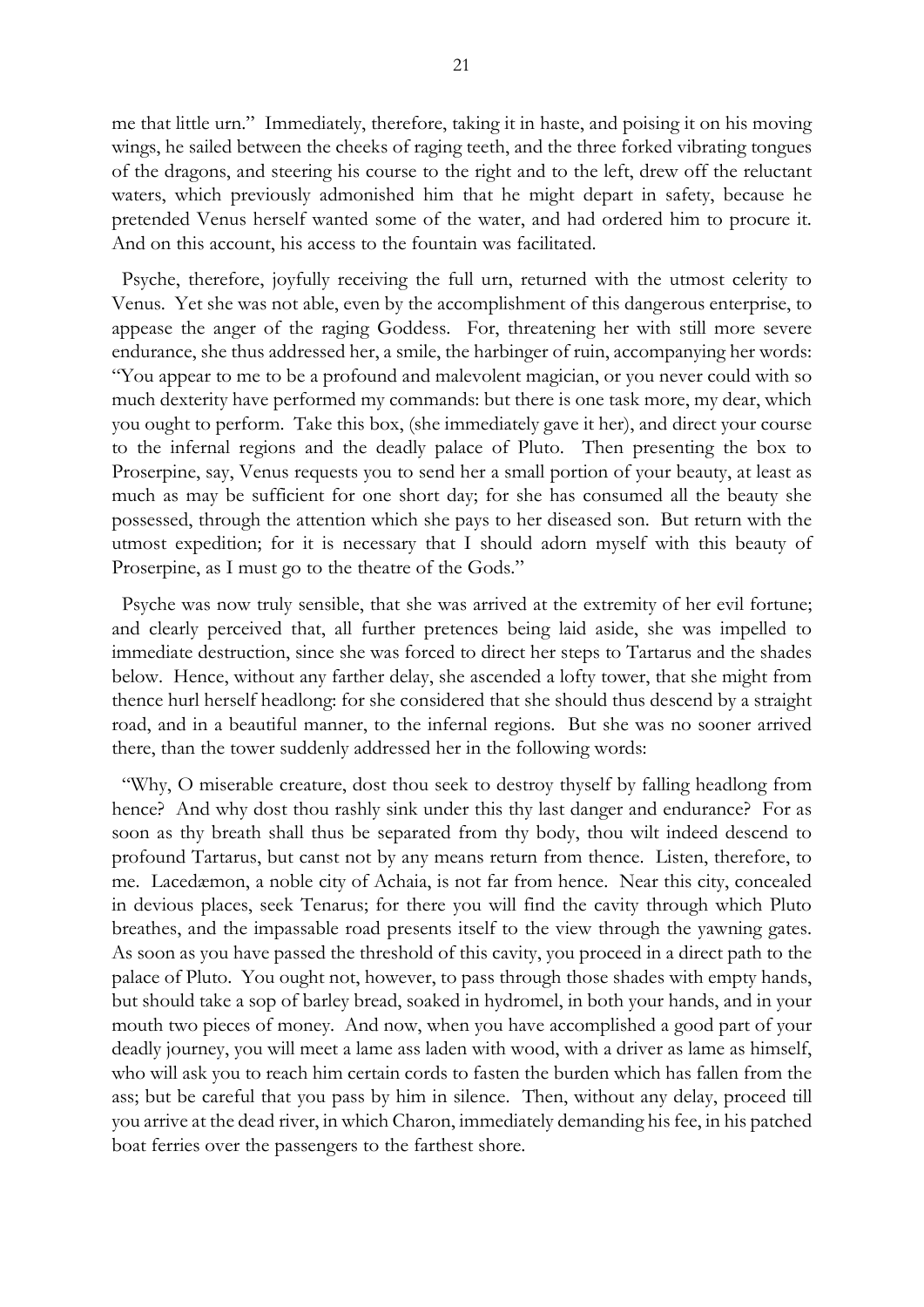"Avarice, therefore, lives among the dead. Nor does Charon himself, nor the father Pluto, though so great a God, do any thing gratuitously. The poor man, dying, ought to prepare his viaticum; and no one suffers him to expire without having money at hand. To this squalid old man give one of the pieces of money which you carry with you; yet in such a manner, that he may take it with his own hand from your mouth. While you are passing over the sluggish river, a certain dead old man, floating on its surface, and raising his putrid hand, will entreat you to take him into the boat. However, be careful that you are not influenced by an unlawful piety. Having passed over the river, and proceeded to a little distance from thence, certain old women, weaving a web, will request you to lend them a helping hand; but it is not lawful for you to touch the web. For all these, and many other particulars, are snares prepared for you by Venus, that you may drop one of the sops out of your hands. But do not suppose that this would be a trifling loss; since the want of only one of these sops, would prevent your return to light. For a huge dog, with three necks, and heads sufficiently large, fierce, and formidable, barking with his thundering jaws, terrifies in vain the dead, whom he cannot injure; and always watching before the threshold and black palace of Proserpine, guards the empty house of Pluto. Having appeased this dog with one of your sops, you may easily pass by him, and then you will immediately enter into the presence of Proserpine herself, who will receive you in a very courteous and benignant manner, desire you to repose yourself on a soft seat, and persuade you to partake of a sumptuous banquet. But seat yourself on the ground, and having asked for a piece of common bread, eat it. Then telling your message, and receiving what you came for, bribe the cruelty of the dog by the remaining sop. Afterwards, having given to the avaricious ferryman the piece of money which you have reserved, and passed his river, you will return to the choir of the celestial stars. But, above all things, I think you should particularly be cautious not to open or even look on the box which you carry, or explore that concealed treasury of divine beauty." In this manner the propitious tower delivered its prophetic admonitions.

 Psyche, therefore, without delay, proceeded to Tenarus, and taking in a proper manner her pieces of money and her sops, ran down the infernal avenue. Here, having passed by the lame ass in silence, given the ferryman his fee, neglected the entreaties of the floating corpse, despised the fraudulent prayers of the spinsters, and lulled the rage of the horrid dog with a sop, she penetrated the palace of Proserpine. Nor did she accept the delicate seat or delicious banquet; but humbly sat at the feet of Proserpine, and being contented with a piece of common bread, delivered her embassy from Venus. Immediately after this, she received the box secretly filled and shut; and having barred the barking of the dog by the fraud of the remaining sop, and given the ferryman the other piece of money, she returned from the infernal regions much more vigorous than before. Then again enjoying and adoring the fair light of day, though she was in haste to finish her errand, she was seized with a rash curiosity: "Behold," said she, "what a foolish bearer am I of divine beauty, who do not even take the least portion of it, that I may by this means appear pleasing in the eyes of my beautiful lover." As she ended this soliloquy, she opened the box; but it contained no beauty, nor indeed any thing but an infernal and truly Stygian sleep, which being freed from its confinement, immediately invades her, oppresses all her members with a cloud of profound sleep, and detains her, fallen down in the very place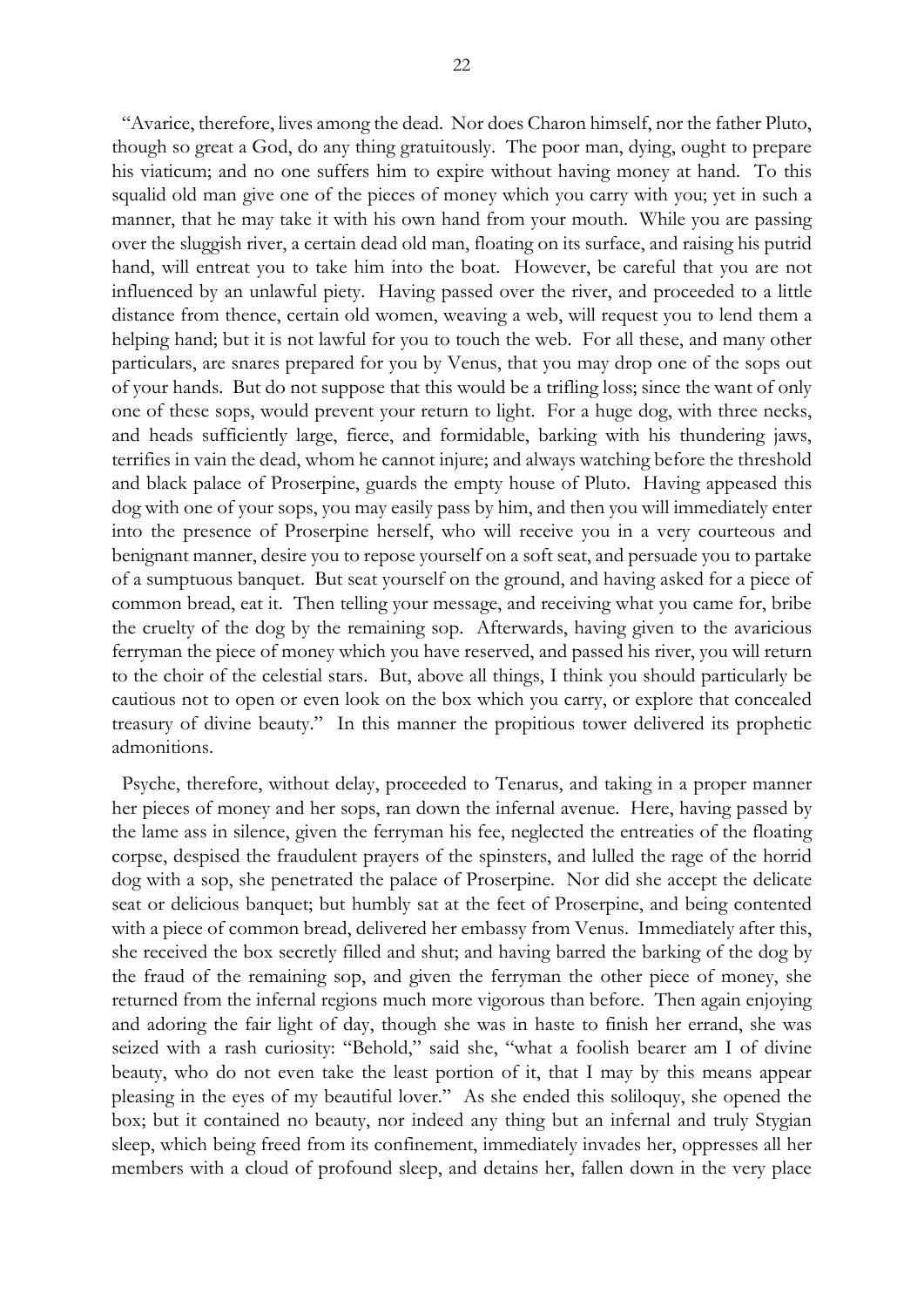where she opened the box; so that she lay motionless, and nothing else than a sleeping corpse.

 But Cupid, being now recovered of his wound, and not enduring the long absence of his Psyche, gliding through the narrow window of the bedchamber in which he was confined, and having his wings invigorated by repose, flew far more swiftly than before; and dispelling the sleep from the prying fair, and again concealing it in its ancient seat, the box, roused Psyche with an innoxious touch of one of his arrows. "And behold," said he, "miserable creature, thou wouldst again have perished by a similar curiosity. Now, however, strenuously perform the task imposed on thee by my mother, and I myself will take care of the rest." Having thus spoke, the lover raised himself on high with the rowing of his wings, and Psyche immediately carried the present of Proserpine to Venus.

 In the meantime, Cupid, wasting away through excess of love, and dreading the sudden severity of his mother, returns to his armoury, and having with rapid wings penetrated the summit of heaven, supplicates the mighty Jupiter, and defends his cause. Then Jupiter, stroking the little cheeks of Cupid, and kissing his hand, thus addressed him: "Though you, my son, endued with the authority of a master, never pay me that reverence which has been decreed me by the synod of the Gods, but perpetually wound this breast of mine, by which the laws of the elements and the revolutions of the stars are governed, and frequently defile it with earthly intrigues, contrary to the laws, the Julian edict, $<sup>1</sup>$  and public discipline,</sup> injuring my reputation and fame by base adulteries, and sordidly changing my serene countenance into serpents, fire, wild beasts, birds, and cattle; yet remembering my own moderation, and that you have been nursed in these hands of mine, I will accomplish all that you desire; and at the same time you must be sensible that you ought to guard against your rivals, and to recompense me for this service, by presenting me with any girl of transcendant beauty that may now happen to be upon the earth."

 Having thus spoke, he ordered Mercury immediately to summon all the Gods to attend; and at the same time to proclaim, that, if any one of the celestials was absent, he should be fined ten thousand pieces of money. Through fear of this, therefore, the celestial theatre being immediately filled, lofty Jupiter, sitting on his sublime throne, thus addressed the assembly of Gods: "Ye conscript Gods, whose names are registered in the white roll of the Muses, you are all well acquainted with that youth whom I have reared with my own hands, and the fiery impetus of whose first years I thought would have been restrained by some bridle or other. It is sufficient that he is every day defamed in conversation, for the adulteries and all manner of corruption of which he is the cause. Every occasion of this is to be taken away, and his puerile luxury ought to be bound in nuptial fetters. He has made choice of a girl, and deprived her of her virginity. Let him, therefore, hold her, let him possess her, and embracing Psyche, always enjoy the object of his love." Then turning his face to Venus, "Nor do you, my daughter," said he, "be sorrowful on this occasion, nor fearful that your pedigree and rank will be disgraced by a mortal marriage; for I will now cause the nuptials not to be unequal, but legitimate, and agreeable to the civil law." Immediately after this, he ordered Mercury to bring Psyche to Heaven; and as soon as she

<span id="page-22-0"></span> <sup>1</sup> Alluding to the law against adultery, instituted by Augustus Cæsar.